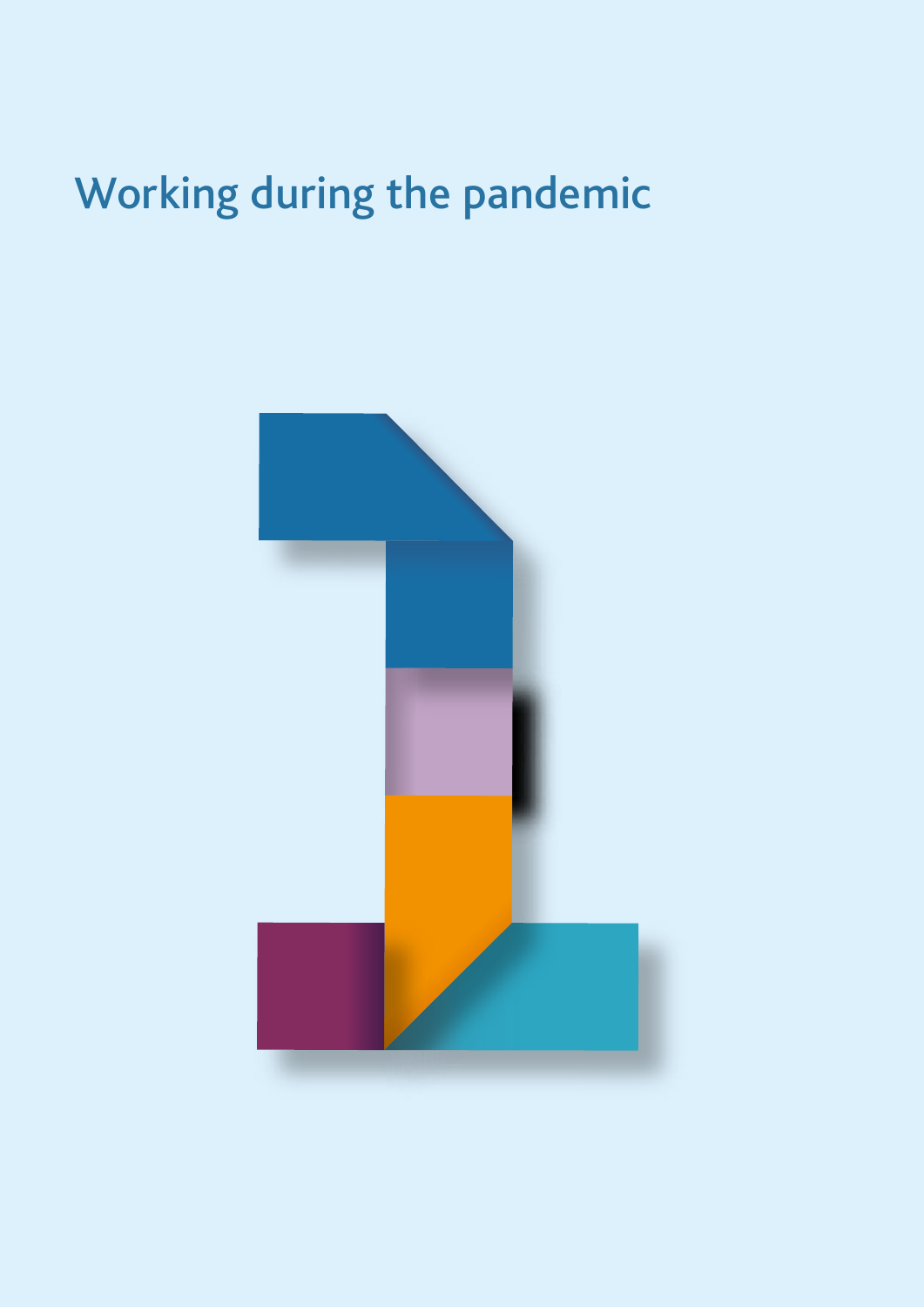## Summary

- Doctors reported struggling with heavier workloads during 2021, with six out of ten (59%) working beyond rostered hours at least once a week, and three out of ten (30%) feeling unable to cope with their workload weekly.
- The proportion of doctors at a high risk of burnout has increased from 10% in 2020, to 17% in 2021. There is a strong relationship between burnout, workload and levels of support, and GPs continue to report being under the greatest pressure.
- Delays to patient care and the need to deal with resultant waiting lists are key areas of concern for doctors.
- Almost half of doctors (46%) have been providing more care remotely than face to face. While remote care has allowed patients to continue to access care during periods of lockdown and social distancing restrictions, remote care is not always suitable, and in some circumstances has had a detrimental impact on patient care.
- There is evidence that adaptations to working practices during the pandemic are continuing to lead to improvements in some areas, with 60% of doctors reporting that it has had a positive impact on teamwork.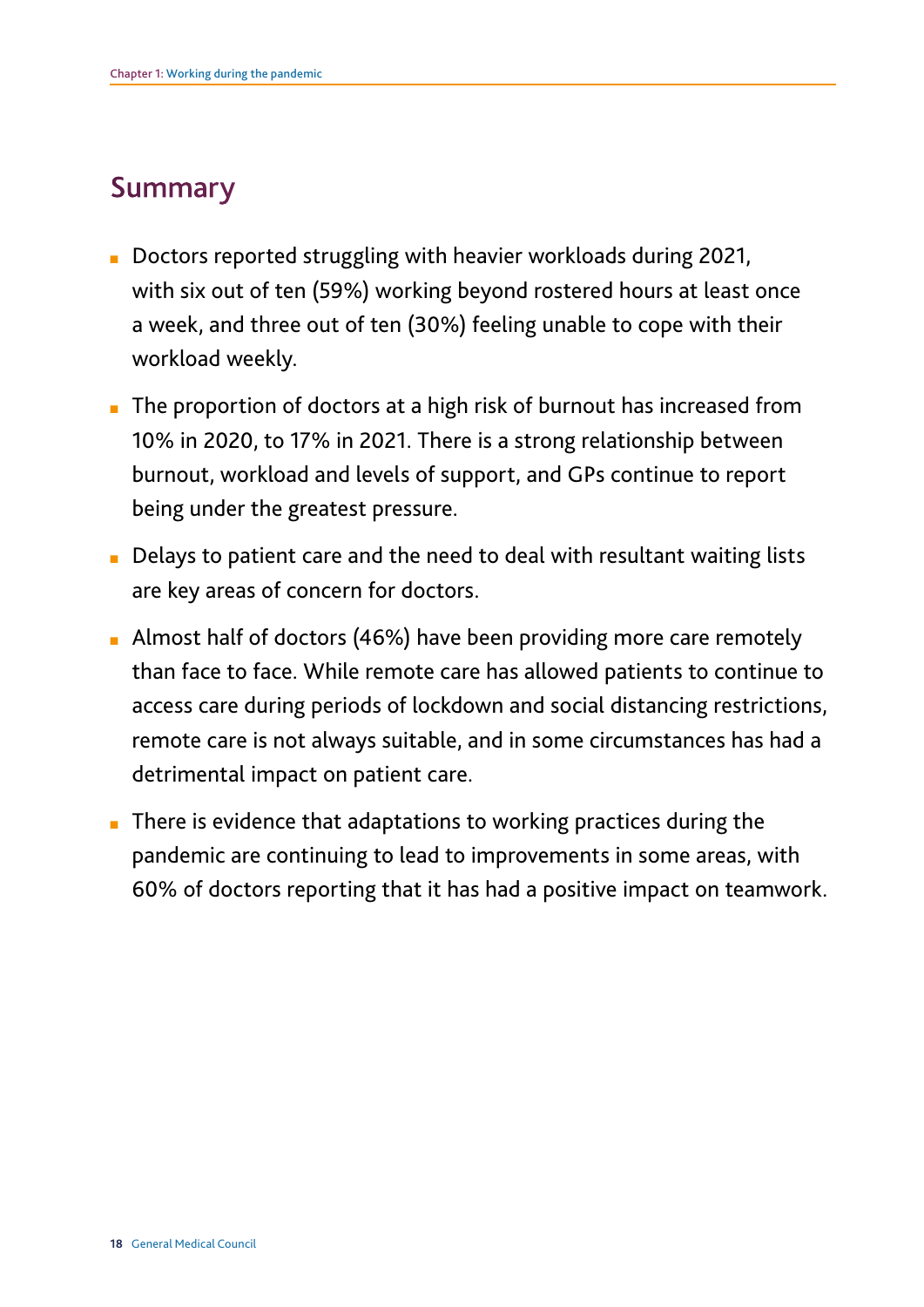## Introduction

Medical practice has had to continue to evolve in the past 12 months, in response to rapid changes in the healthcare environment during the coronavirus (COVID-19) pandemic. A growing backlog of patient care and further waves of COVID-19 have put many doctors under intense pressure. There is concern and uncertainty in the profession about how we'll emerge from the pandemic.

pressures doctors are facing. The pandemic has, however, also shone a spotlight on longstanding issues, leading to new ways of working that are having a positive effect on both doctors and patients. Although there is growing concern around the ability to sustain gains that were made early in the pandemic, there is still optimism that we can build on what has been learned to help tackle the long-term The pandemic has, however, also shone a<br>
spotlight on longstanding issues, leading to new<br>
ways of working that are having a positive effect<br>
on both doctors and patients. Although there<br>
is growing concern around the abil

and things are easing. Right from the early stage, we kept saying 'when all this is sort of blown over, we'll sit down and properly go through what's happening'. We haven't reached that point yet."

*Case studies, Cardiology Consultant* 

## **Box 2: Evidence sources used in chapter 1**

3,386 doctors completed the 2021 Barometer survey – a representative sample of the UK medical register. The survey was carried out in June and July 2021. The questions explored the ongoing experiences of doctors working during the COVID-19 pandemic, along with wider aspects of their work and future career plans.

When analysing the data from the Barometer survey, we consider the experiences of different groups of doctors. Most often, the patterns we see relate to a doctor's registration type or specialty, but we have also highlighted some notable differences by doctors' demographic characteristics. When reporting differences by doctors' ethnicity, where possible we try to present the data

on individual ethnic groups. However, due to limited sample size we are sometimes required to report on doctors from a Black and minority ethnic (BME) background as a collective group.

This chapter also includes insights from commissioned qualitative research exploring the implications of changes to doctors' working practices that are emerging following the pandemic. This involved eight focus groups with frontline doctors followed by 19 in-depth interviews with clinical and nonclinical managers.

You will find further information on the evidence sources in *A note on research and data* on page 111.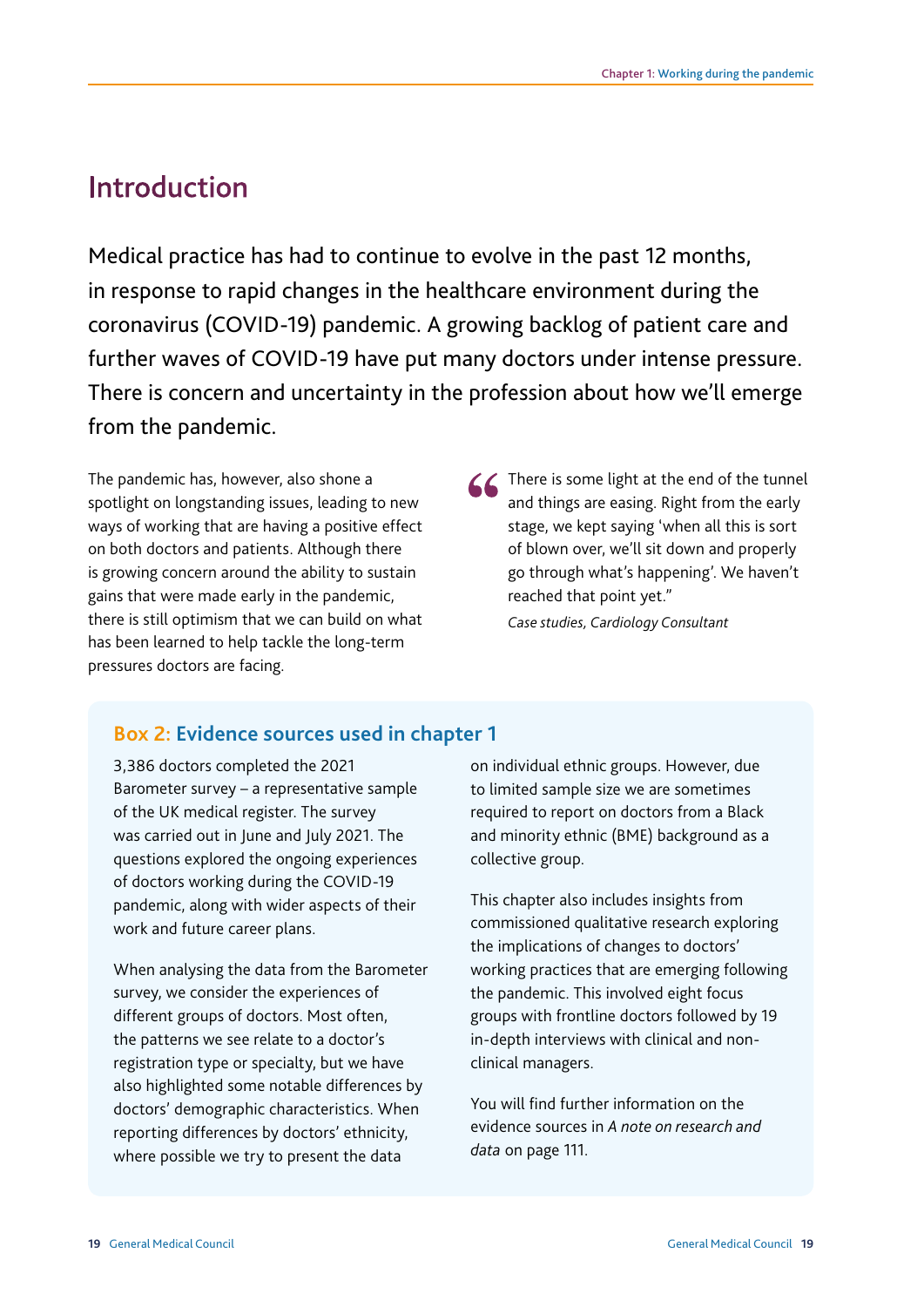## Working practices during 2021

## **The pandemic continues to drive changes to doctors' practice**

The pandemic continues to have a major impact on the day-to-day work of doctors. They have been required to alter and adapt their practice in response to large-scale and rapid changes in how healthcare services are delivered and used. While some measures introduced in the early stages of the pandemic have proved to be temporary, many new ways of working look set to become embedded in doctors' future practice.

Our evidence sources point to various areas where doctors' practice has changed during the pandemic:

- $\mathcal{L}_{\mathcal{A}}$ increased working from home
- virtual meetings and training
- remote consultation and ongoing management of care
- rota changes and redeployment
- shifts in roles and responsibilities within the multi-disciplinary team
- reconfiguration of patient care pathways.

Levels of redeployment are lower than in the early stages of the pandemic, but more than a third of doctors (35%) were still redeployed in the last year – one out of ten (10%) into a different area of practice, and a further quarter (25%) in the same area of practice. Rates of redeployment were highest among trainees (56%) as well as among doctors working in anaesthetics or intensive care (66%), medicine (60%), and in surgery (51%).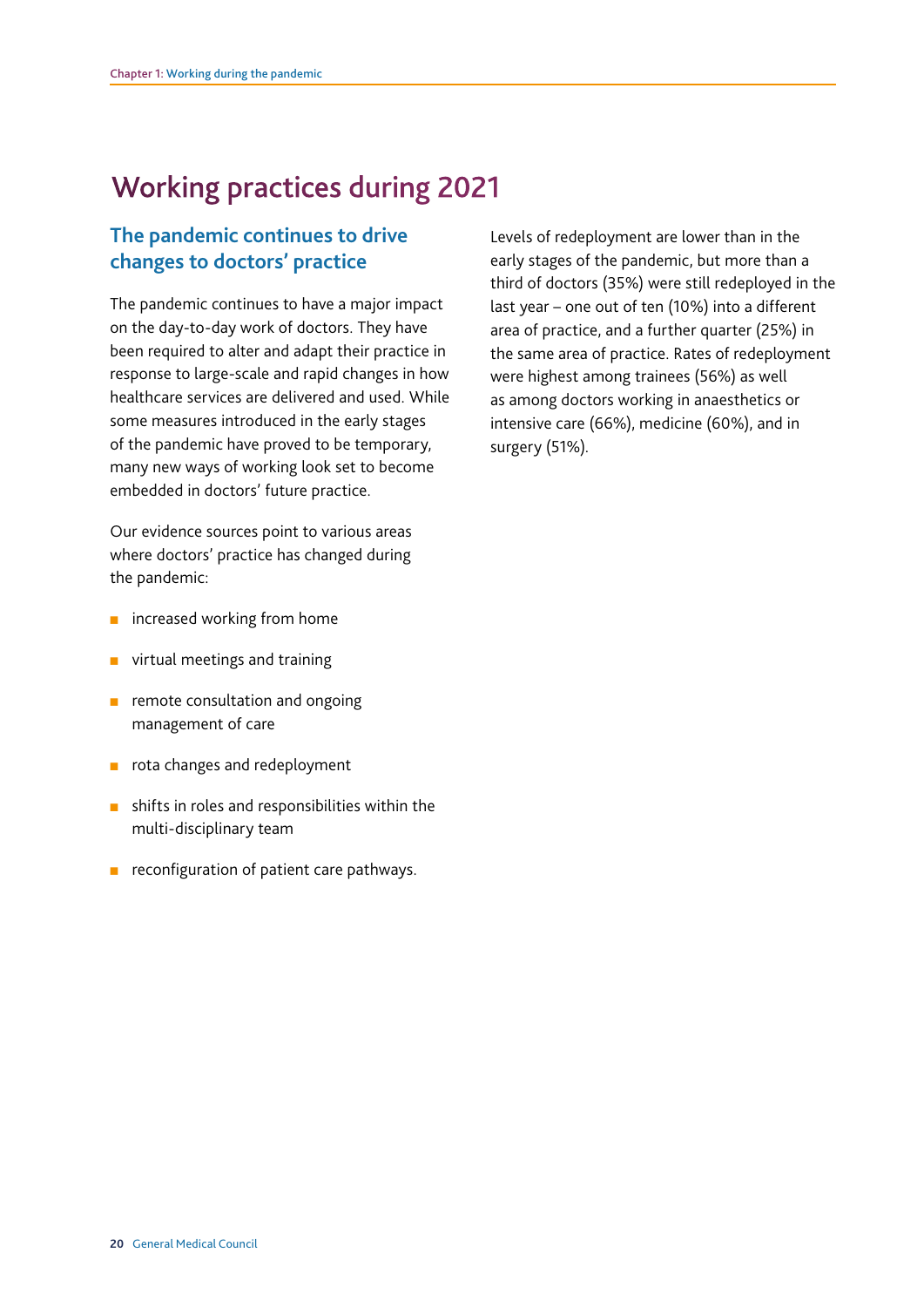## **Almost half of doctors are providing** The rapid shift to remote care has been delivered **more care remotely than face to face**

The unprecedented shift towards remote working since the start of the pandemic continues, with the majority of doctors (64%) providing more remote care now than they were before the pandemic. In 2021, almost half of doctors (46%) have been providing more care remotely than face to face. GPs were most likely to be providing the greater proportion of their care remotely (77%), while half of specialists (50%) still provide most, or all, care face to face (Figure 1). It is important to highlight that these data were collected in Summer 2021, and the model of remote care provision will continue to evolve.

effectively across the system, at different points along the care pathway. This has included digitally-supported total triage,\* remote GP consultations, virtual clinics, and remote management of ongoing patient care. The impact of the shift towards remote care on both doctors and patients is examined in more detail later in this chapter.

#### **Figure 1: Proportion of patient care provided remotely during the last year by registration type**



*Roughly, how much of your patient care has been provided remotely and how much face to face during the last year* 

*n = 3,386 (all doctors), the Barometer survey 2021, QI6* 

\* Total triage means that every patient contacting a practice first provides some information on the reasons for contact and is triaged before making an appointment.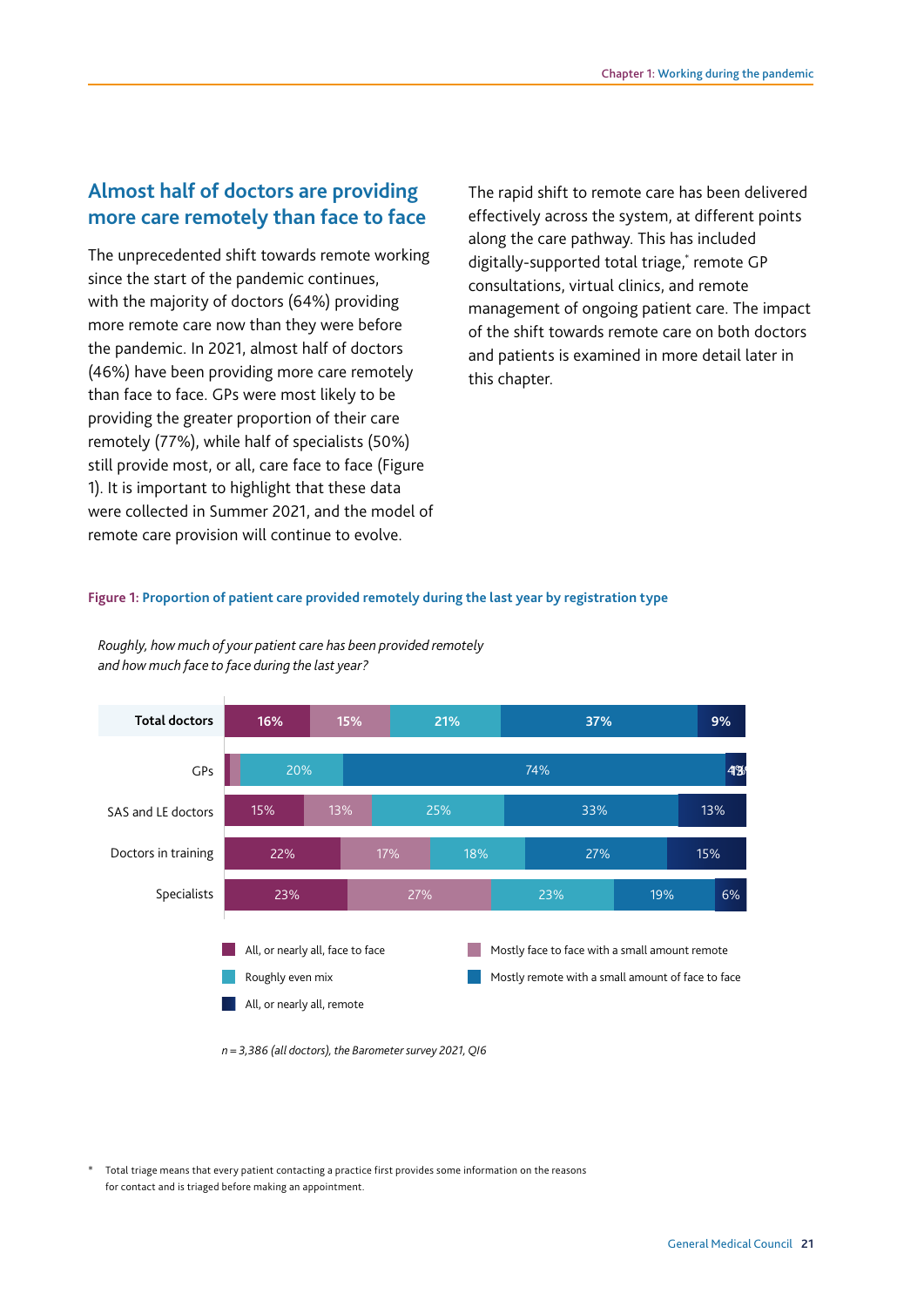After a temporary decrease in workload for some doctors during the early stages of the pandemic, the 2021 Barometer survey indicates that more doctors are again struggling with workload. Six out of ten doctors (59%) reported working beyond rostered hours at least once a week, while three out of ten (30%) felt unable to cope with their workload weekly. On average, doctors described the workload on 60% of their days as 'high intensity' (Figure 2).

Since 2019, we have analysed the relationship between working hours and feeling able to cope, to classify doctors into four distinct groups:

- Managing not regularly working beyond rostered hours and coping with workload.
- Normalised regularly working beyond rostered hours, but not regularly feeling unable to cope with workload. Long hours are a normal part of their working life that they have learnt to cope with.
- **Increased workload pressures** Issues unrelated to working extra hours not regularly working beyond rostered hours, but not coping with workload, because of other factors.
	- Struggling regularly working beyond rostered hours and not coping with workload.

In 2020, we reported on a substantial drop in the number of doctors struggling with their workload. However, as paused services restarted against a growing backlog of patient care and further COVID-19 waves, we expected workload pressures to increase once again for many doctors. The 2021 data confirmed this, as a quarter of doctors (26%) fell into the 'struggling' group (an increase from 15% in 2020), and around a third (35%) were in the 'managing' group (a decrease from 51% in 2020) (Figures 3–4).

#### **Figure 2: Intensity of doctors' workload on each working day**



*Over the last year, on roughly what percentage of your working days would you describe the intensity of your workload as high moderate low?*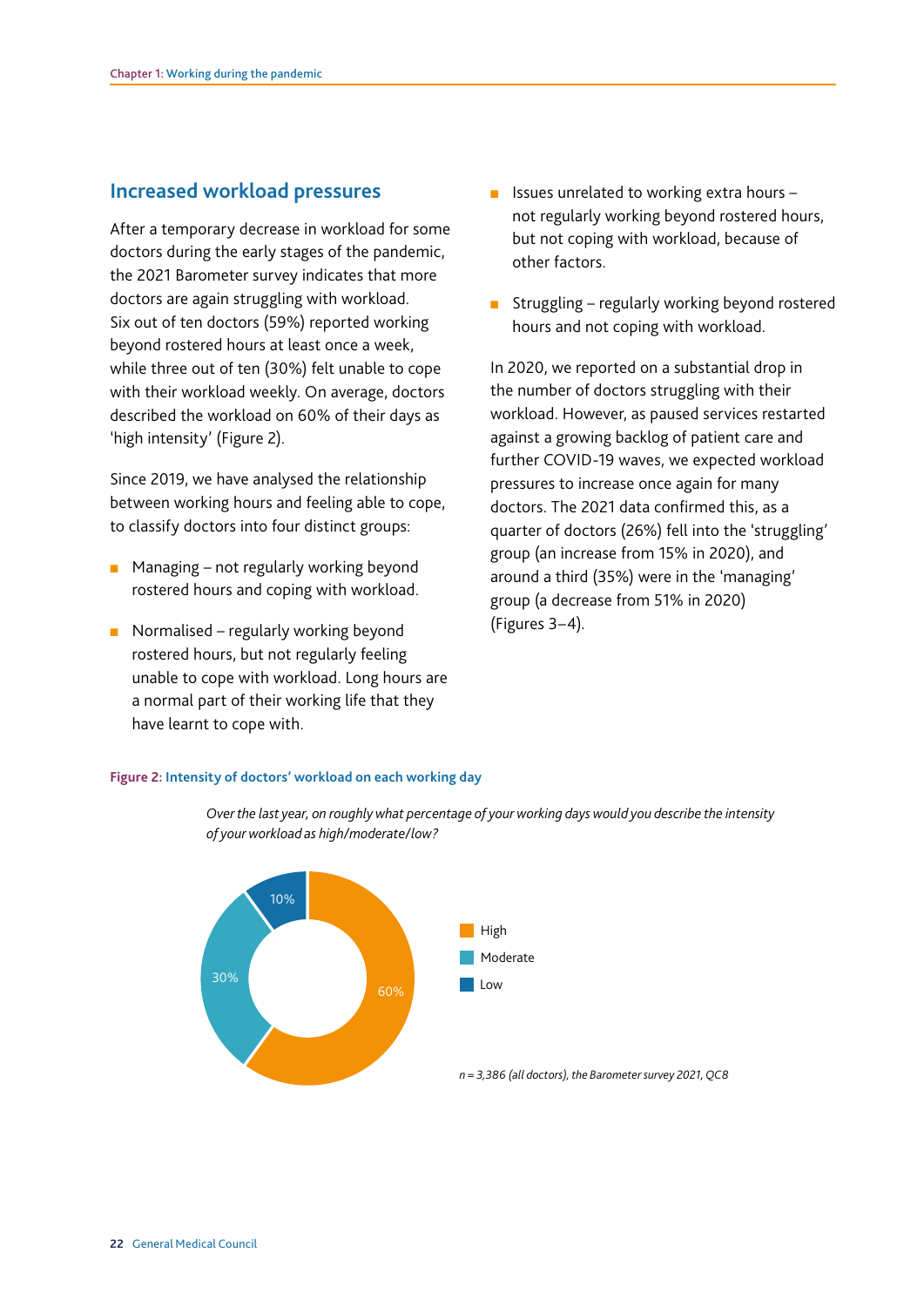**Figure 3: Quadrant analysis of doctors working beyond rostered hours weekly and feeling unable to cope with workloads weekly** 



*How frequently, if at all, over the last year have you experienced the following Worked beyond my rostered hours / Felt unable to cope with my workload* 

#### **Figure 4: Quadrant analysis of doctors' workload 2019–21**



*How frequently, if at all, over the last year have you experienced the following? Worked beyond my rostered hours / Felt unable to cope with my workload* 

*n = 3,386 (all doctors), the Barometer survey 0 1, QC1\_1/ n* = 3,693 (all doctors), the Barometer survey 2020, QC1\_1/2  $n = 3,876$  (all doctors), the Barometer survey 2019, QC1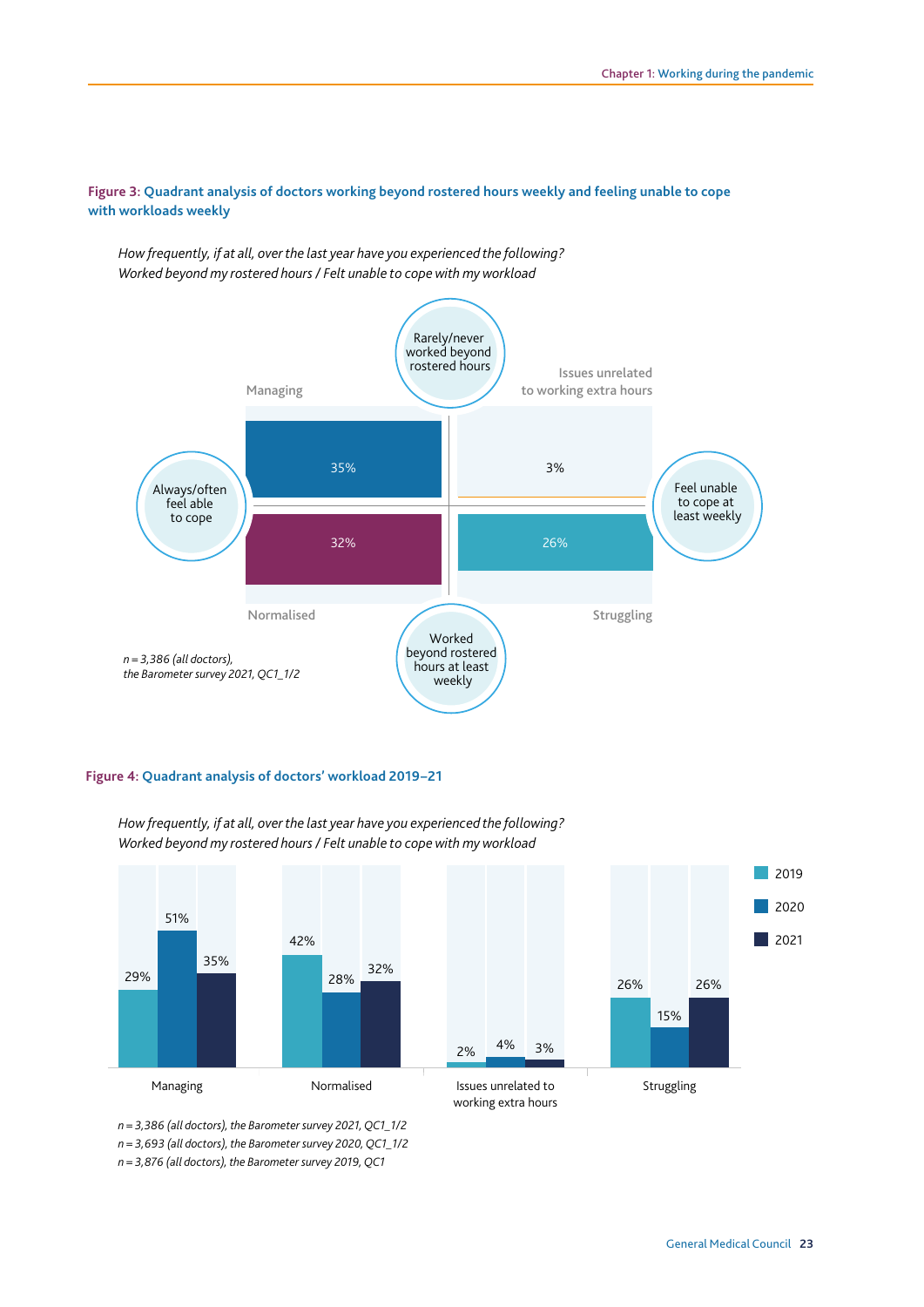## **Differences in workload between registration types**

Stark differences in the experiences of each registration type have re-emerged in the 2021 Barometer survey data (Figure 5). GPs are once again reporting much greater pressure than any other group. On average, GPs described the workload on 76% of their days as 'high intensity', a signifcantly higher proportion than specialists (55% of days), trainees (52% of days), and SAS and LE doctors (57% of days).

The proportion of GPs and specialists struggling with their workload doubled in 2021, with more than half of GPs (54%) and almost three out of ten specialists (28%) now falling into this group. While the proportion of trainees struggling (11%) has also risen in 2021, the increase has not been as marked in this group and is still below pre-pandemic levels. SAS and LE doctors made up the only group where there has not been an increase in the number of doctors struggling with their workload. For GPs and specialists, the number struggling has returned to the worrying proportions of 2019.

#### **Figure 5: Proportion of doctors 'struggling' with their workload by registration type 2019–21**

*How frequently, if at all, over the last year have you experienced the following? Worked beyond my rostered hours / Felt unable to cope with my workload* 



#### **Percentage 'struggling' (%)**

*n* = 3,386 (all doctors), the Barometer survey 2021, QC1\_1/2 *n = 3,693 (all doctors), the Barometer survey 0 0, QC1\_1/ n = 3,876 (all doctors), the Barometer survey 019, QC1*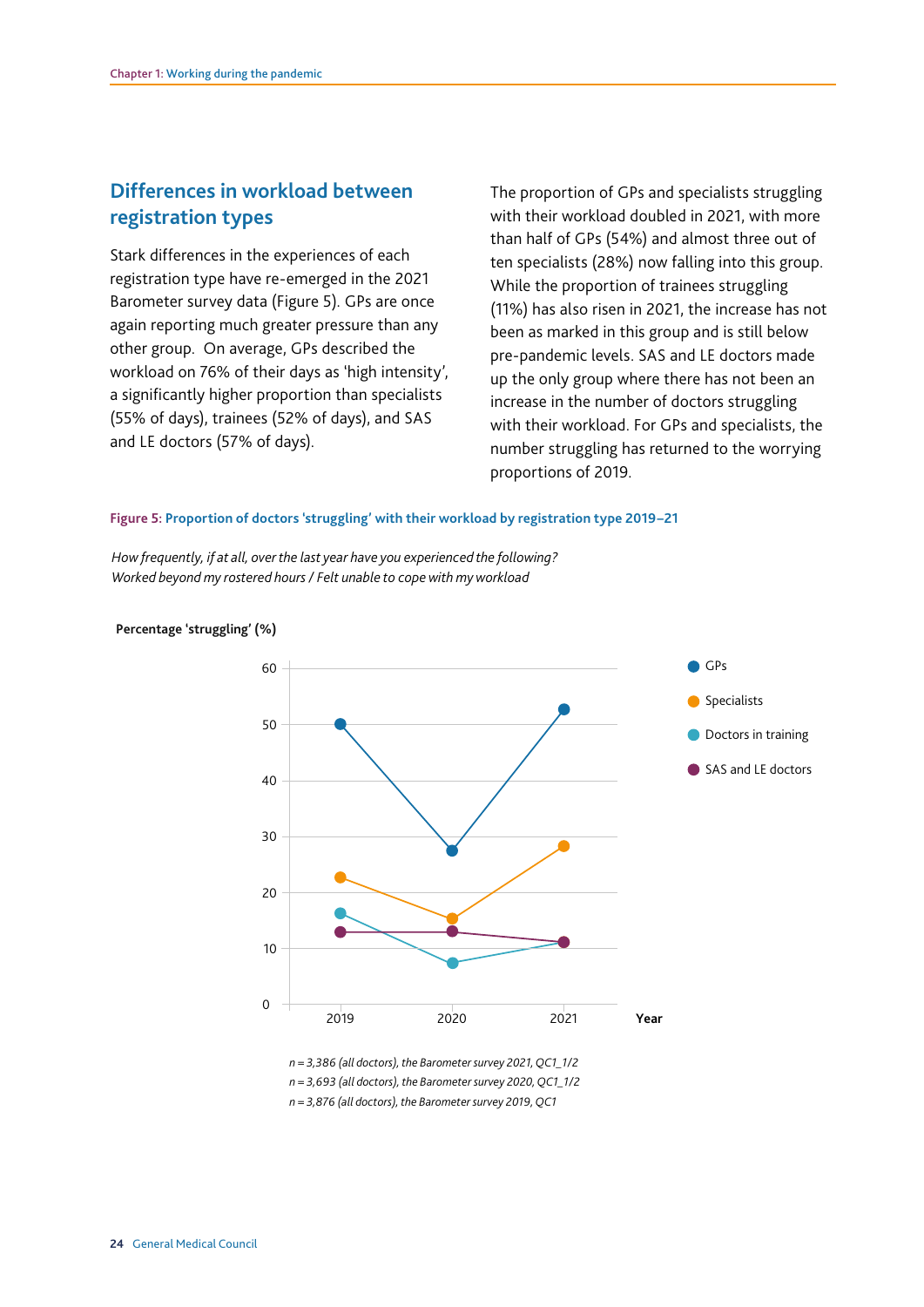## **New ways of working can help relieve workloads**

Despite the data painting a broadly negative picture in terms of workload pressures, it has been encouraging to hear examples of innovative practice that have helped deal with increased patient demand and relieve workloads. These new ways of working look set to play an important role in helping the UK emerge from the pandemic. Three areas highlighted as making a particular difference were remote working, co-operation with community services, and reconfiguration of care pathways.

Although not always the case, the shift towards remote working has offered some doctors greater efficiency and flexibility to manage their workload.

 $\triangle$  People aren't in neat ten-minute packages, some are going to take longer. So this fexibility is such a plus because [I] can spend time on a patient who needs it [and I] can get the sick notes done quicker, without feeling every ten minutes [I'm] running behind. From a wellbeing perspective, mentally I've been feeling a lot less pressure on that time aspect."

> *Changes to working practices, GP focus group*

Flexibility and maximising capability across the healthcare workforce have played a key role in managing workloads. Where available, improved co-operation with community services has made a difference to workloads – particularly in general practice.

 $\angle$  Previously we didn't rely on the community services, like the community matron, district nurses. We tried to deal with everything ourselves. During the past year we had to use the community services, and that's been a learning [point] for us - that actually we don't need to go see every single patient, there are other services that can go and see these people"

*Changes to working practices, GP focus group* 

Reconfiguration of patient pathways particularly, deflecting traffic from GPs and emergency departments – has also helped to deal with increased patient demand more efficiently.

 $\leq$  Previously a mental health patient would have come in and waited in the emergency department. The service has now been moved to a bigger area so [that] when the patient comes in and is assessed they're sent directly over. We no longer spend five or six hours with this type of patient in the emergency department."

> *Changes to working practices, NHS manager interview*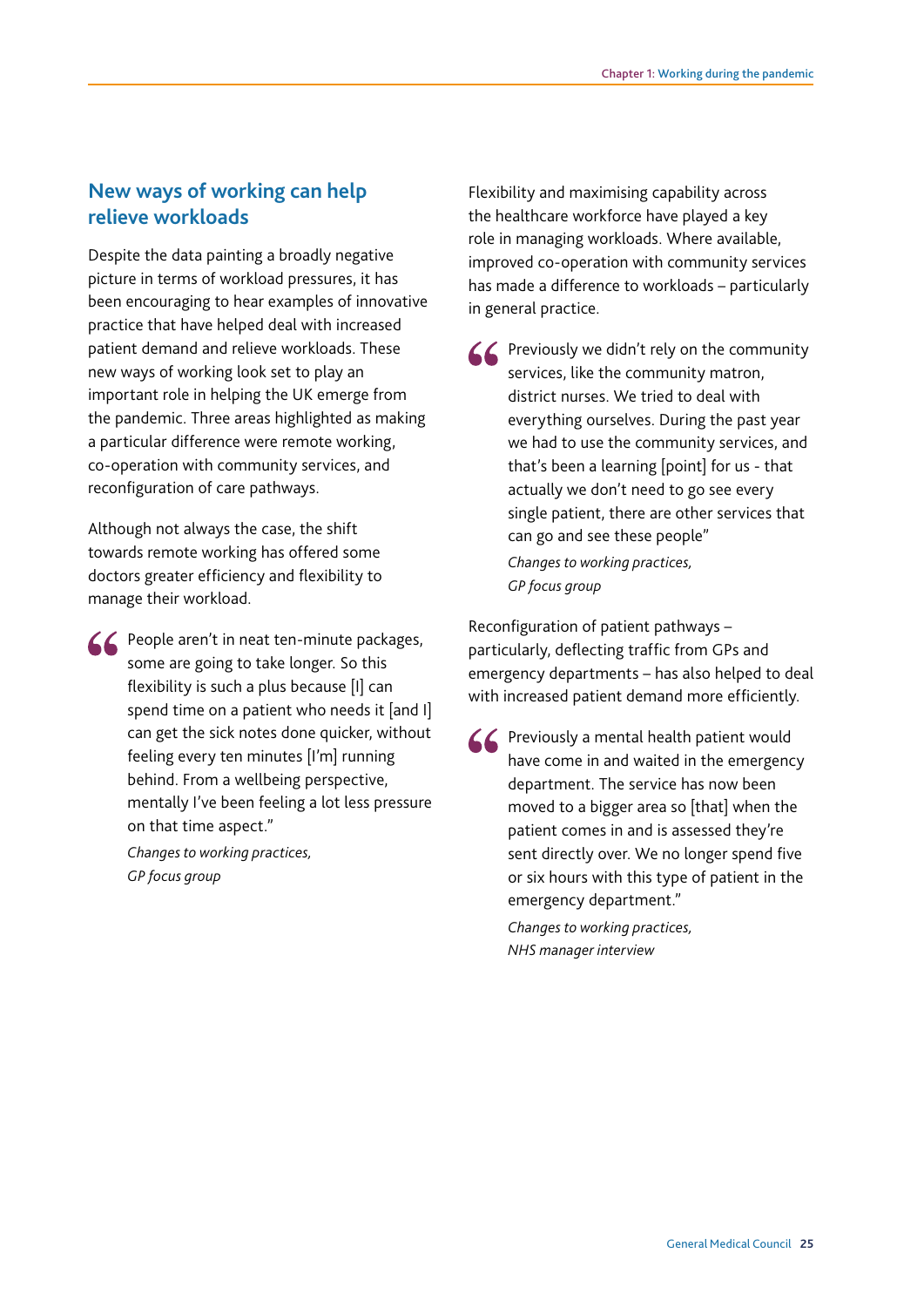The vast majority of doctors continue to feel well supported by their 'immediate colleagues', but less so by 'senior medical staff' and 'non-clinical management'. More than four out of five (84%) respondents agreed that they are supported by their immediate colleagues, two-thirds (66%) felt supported by senior medical staff, with just half (50%) agreeing that they are supported by non-clinical management. This is consistent with responses to these statements in the 2020 Barometer survey.

**Levels of support remain stable** Specialists and GPs continue to report feeling less supported by senior medical staff, with specialists particularly unlikely to agree that they are supported by non-clinical management. However, the data suggest a stronger feeling of support among SAS and LE doctors compared with last year. (Table 1).

#### **Table 1: Agreement with statements concerning workplace support by registration type 2020–21**

|                                                 | <b>GPs</b> |      | <b>Specialists</b> |      | <b>Doctors in training</b> |      | <b>SAS and LE doctors</b> |      |
|-------------------------------------------------|------------|------|--------------------|------|----------------------------|------|---------------------------|------|
|                                                 | 2020       | 2021 | 2020               | 2021 | 2020                       | 2021 | 2020                      | 2021 |
| I am supported<br>by immediate<br>colleagues    | 86%        | 82%  | 84%                | 83%  | 86%                        | 89%  | 82%                       | 83%  |
| I am supported<br>by senior medical<br>staff    | 61%        | 50%  | 61%                | 57%  | 83%                        | 87%  | 70%                       | 75%  |
| I am supported<br>by non-clinical<br>management | 70%        | 62%  | 45%                | 39%  | 53%                        | 46%  | 39%                       | 60%  |

*To what extent do you agree with the following statements?* 

*2021 data: n = 3,386 (all doctors), the Barometer survey 2021, QD3\_1-3 2020 data: n = 3,693 (all doctors), the Barometer survey 2020, QD3\_1-3*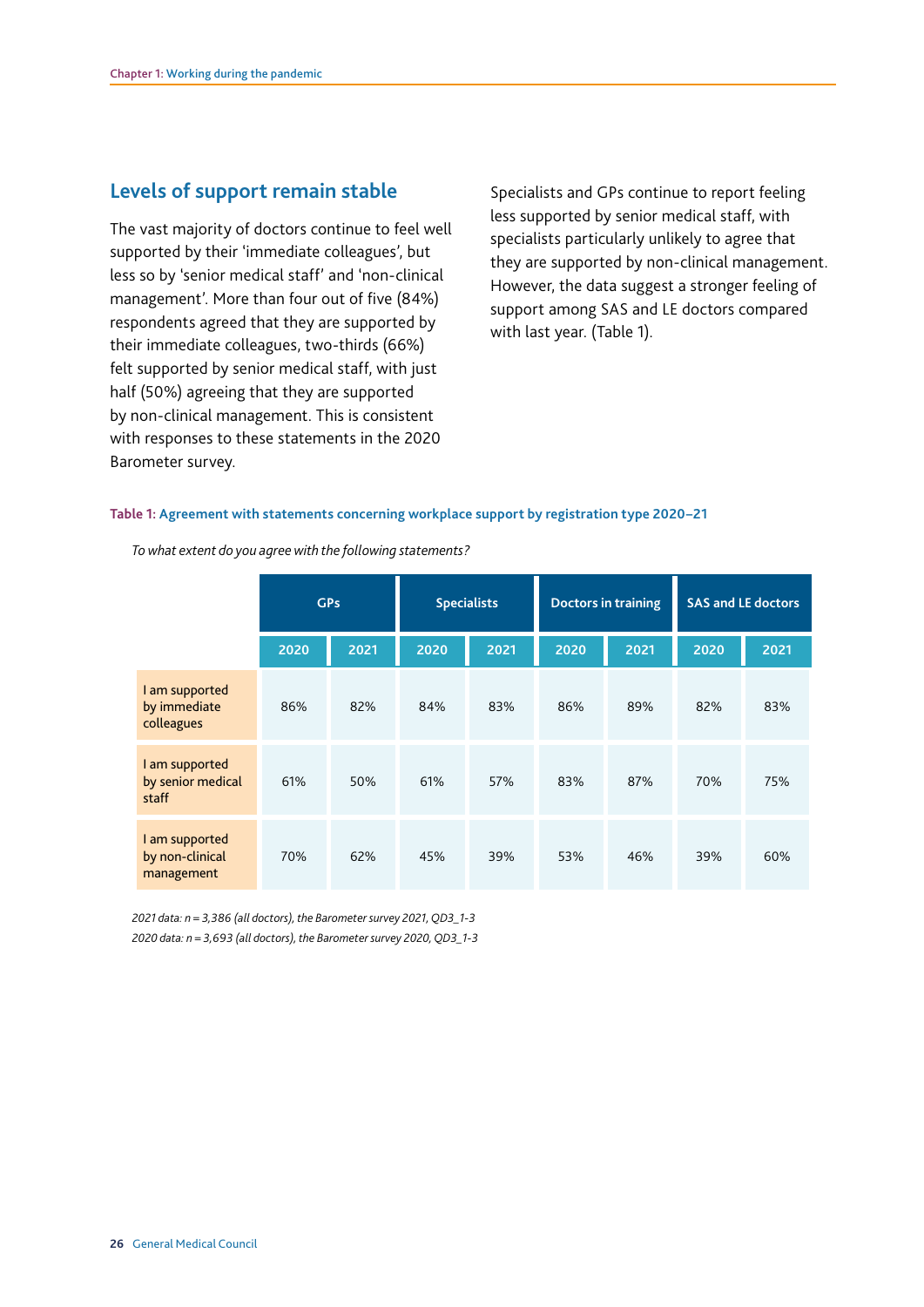## The impact on doctors

### **Better teamwork is being maintained** (Figure 6). Overall, nine out of ten (88%) doctors

In the 2021 Barometer survey, we once again felt that at least one area had been positively<br>affected, while seven out of ten (69%) felt that at<br>on various aspects of their working lives<br>asked doctors about the impact of th

#### **Figure 6: Impact of the pandemic on aspects of doctors' working lives**

*Thinking about your day-to-day work during the COVID-19 pandemic, do you feel there has been a positive, mixed or negative impact on the following areas?* 



*n* = 3,386 (all doctors), the Barometer survey 2021, QI3\_1-12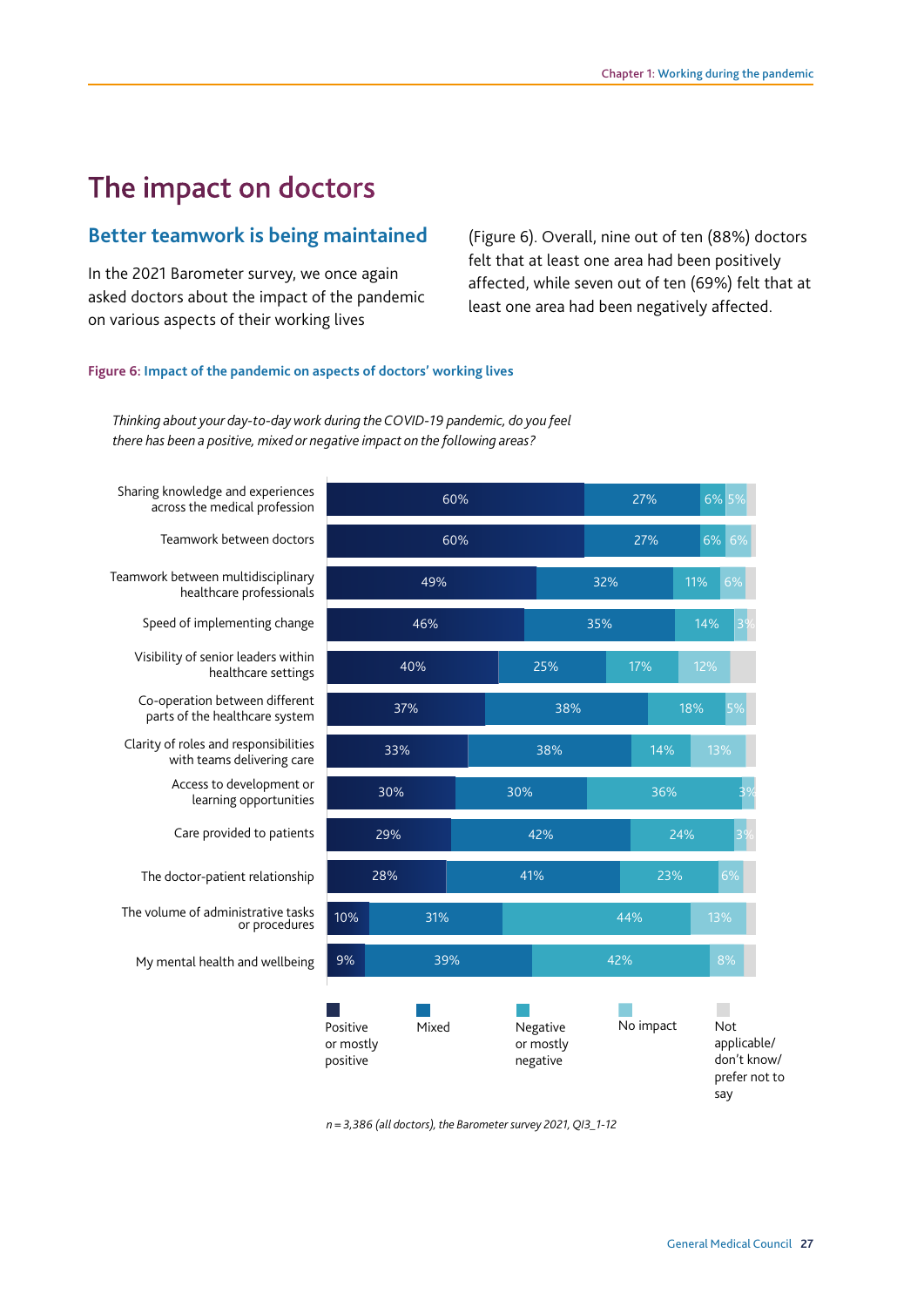Some doctors have expressed concern that the 'all in this together' attitude present during the early stages of the pandemic may have become less prevalent, resulting in the loss of some of the positive changes in ways of working.

 $\leq$  [the pandemic] gave a chance for everyone to pull together. It was fantastic, I think it opened my eyes to what could and should be possible all the time. As we sank more back to normality, it was like I'd had a vision of how it could be."

*Case studies, SAS doctor* 

However, doctors still feel that the pandemic has led to improvements in certain aspects of their work, particularly with respect to teamwork and the sharing of knowledge and experiences across the medical profession. Six out of ten (60%) doctors felt that there had been a mostly positive impact on teamwork between doctors and around half (49%) felt the same applied to teamwork between multidisciplinary healthcare professionals.

There are many examples of the pandemic accelerating a shift towards more effective joined-up care across multidisciplinary teams, facilitated by more visible and transparent leadership. Better teamwork, alongside strong leadership, has also provided the foundation for other positive changes to occur. This has involved breaking down long-standing silos and creating cultures that promote collaboration.

 $\leq$  To me that was phenomenal, truly. We managed to move the whole team and service, but more significantly we got through a culture of barriers and 'Team A versus Team B' and that has continued ever since. They have a great relationship now and are working together really well." *Changes to working practices, NHS manager interview* 

Across most of these aspects of doctors' work, a similar proportion of doctors reported a positive impact this year compared with the 2020 survey (Figure 7). This suggests that improved ways of working in several areas are currently being sustained. One area highlighted by doctors as much more negative is the growing volume of administrative tasks or procedures. More than four out of ten (44%) doctors felt that this had been negatively affected during the pandemic – substantially higher than a year ago (26%). This was particularly the case among GPs (75% reporting a 'negative or mostly negative impact'), suggesting that this is one of the factors contributing to the higher workloads within this group in 2021.

 $\leq$  Days full of frustration [about the] amount of time doing admin tasks." *2021 Barometer survey, open text response*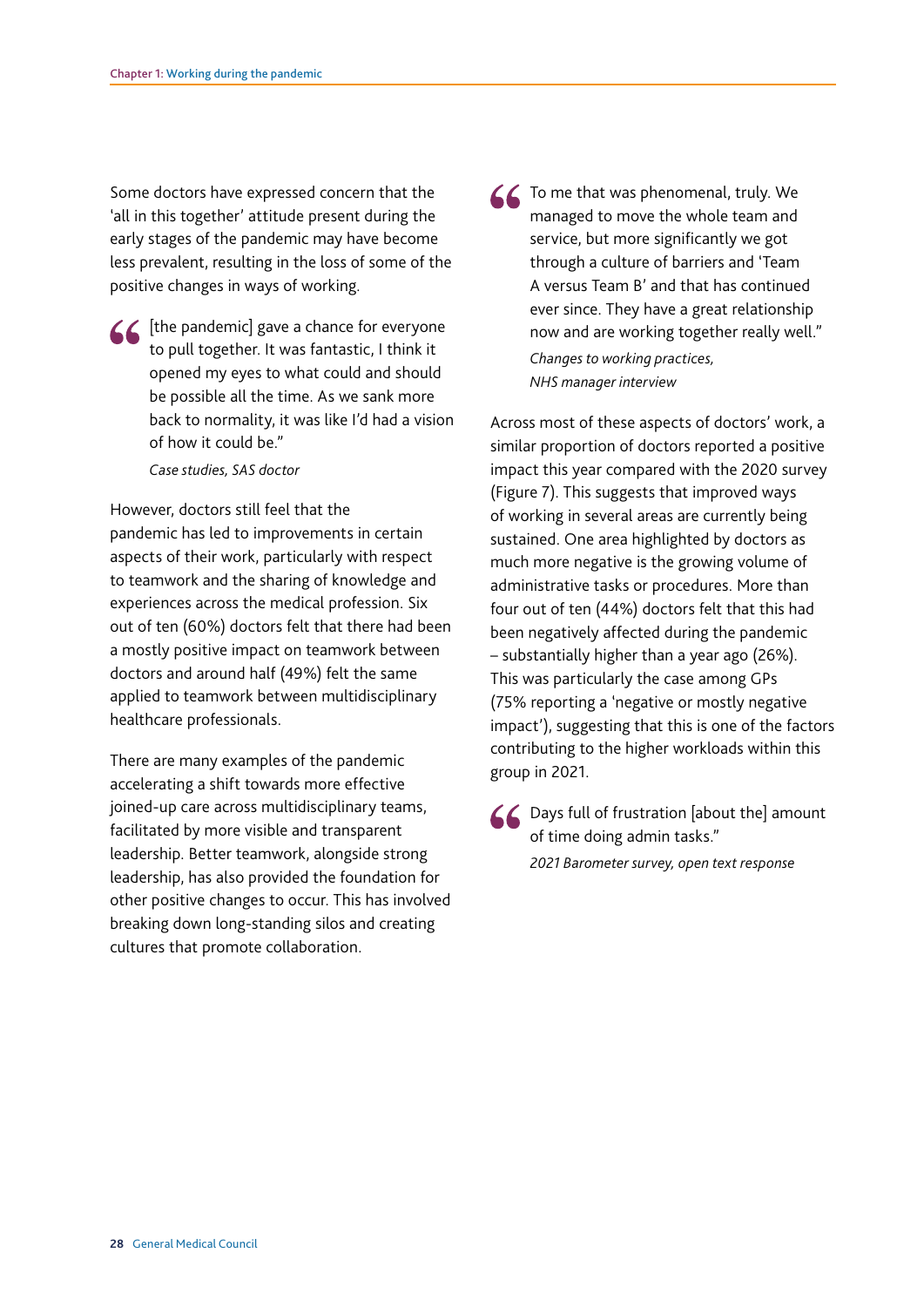#### **Figure 7: Positive pandemic impact on aspects of doctors' working lives 2020–21**

*Thinking about your day-to-day work during the COVID-19 pandemic, do you feel there has been a positive, mixed or negative impact on the following areas?* 



*n = 3,386 (all doctors), the Barometer survey 0 1, QI3\_1–5, 7–10* 

*n = 3,693 (all doctors), the Barometer survey 0 0, QI3\_1–4, 6–10*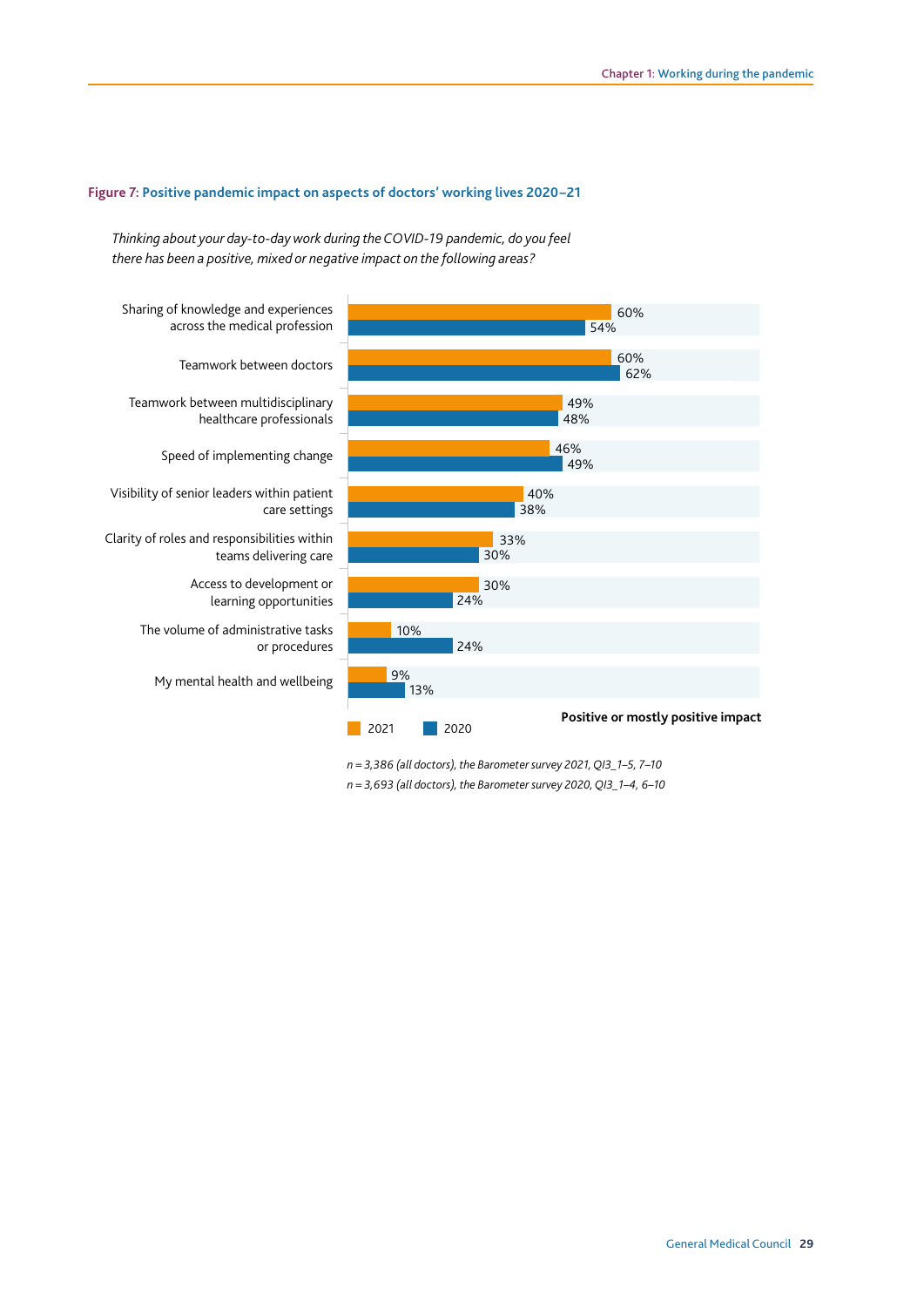### **Burnout has increased since 2020**

More than two out of five doctors (42%) felt that working during the pandemic has had a negative impact on their mental health and wellbeing – an increase from around a third (32%) in 2020.

A greater proportion of doctors are also at risk of burnout.\* A third of doctors (33%) are at a moderate or high risk of burnout, while around seven out of ten  $(67%)$ <sup>†</sup> are at a low or very low risk (Figure 8). The number of doctors at a high

 those seen pre-pandemic in 2019 (16%). risk of burnout (17%) has increased substantially since 2020 (10%), and levels are now similar to

There is a strong relationship in the data between burnout, workload pressures and levels of support (Figure 9). Doctors at a high risk of burnout were most likely to be struggling with their workload (70%), and least likely to agree that they are part of a supportive team (56%).

#### **Figure 8: Doctors' risk of burnout by registration type**



*n* = 3,386 (all doctors), the Barometer survey 2021, QD1/D2

#### **Figure 9: Proportion of doctors struggling with workload and agreement with support statements by risk of burnout**



Information on the categorisation of burnout risk can be found in *A note on research and data* on page 111.

† This number does not match exactly with Figure 8 due to rounding.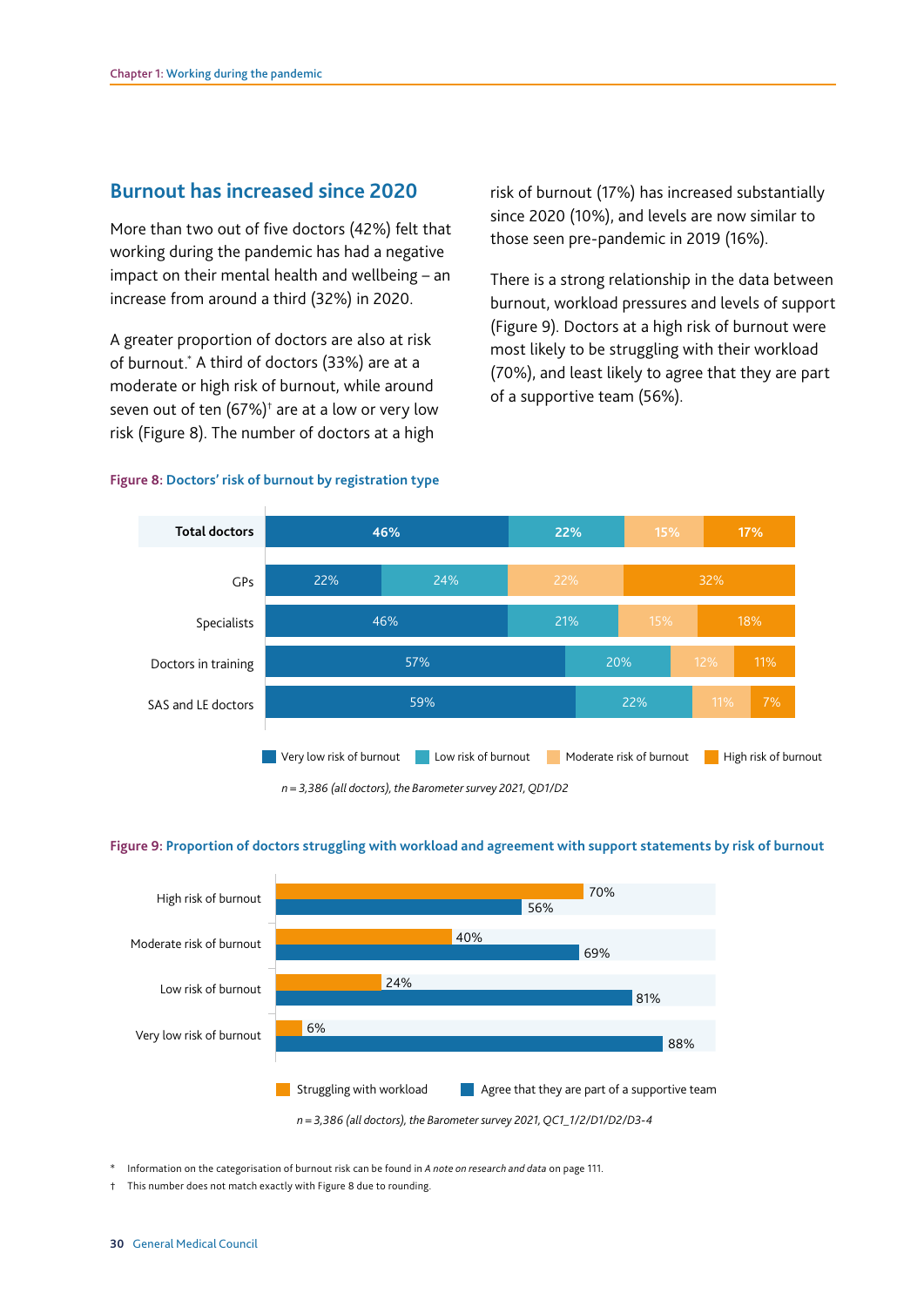As with workload pressures, GPs were the most likely to be at a high risk of burnout (32%), compared with specialists (18%), doctors in training (11%) and SAS and LE doctors (7%) (further analysis of burnout among doctors in training is presented in chapter 2).

Almost one out of five doctors (17%) have taken time off due to stress during the last year. Doctors at the highest risk of burnout were most likely to have taken time off (23%). However, despite being more at risk of burnout, fewer GPs and specialists took a leave of absence (9% and 8% respectively), suggesting that some groups feel less able to take this action.

When you're off, either you can't fully relax because you're keeping one eye on what's going on at work or you feel guilty that you're leaving everyone else to it." *Case Studies, Cardiology consultant* 

## **New initiatives to support wellbeing may not be enough**

New initiatives to support doctors' wellbeing have been introduced during the pandemic, such as better support services and wellbeing spaces.

 overseeing wellbeing."  $\Delta$  Our directorate has built a wellbeing room, a comfortable place to reflect, have a cup of tea, [and] sit in peace and quiet. We've got wellbeing champions/officers from various specialisms trained as support workers

> *Changes to working practices, Secondary care lead interview*

when they need it. Although doctors welcome a greater recognition of wellbeing issues, many highlighted that improving staffing levels and reducing workload are the actions most likely to make a positive difference. The 2021 Barometer survey indicated that more than a quarter of doctors (27%) found it difficult to take breaks every single day due to the intensity of their workload. This suggests that many doctors will struggle to access support

The 'Caring for doctors, Caring for patients' 2019 report<sup>2</sup> identified three core needs for the maintenance of doctors' wellbeing and motivation at work:

- $\mathbf{r}$ Autonomy - the need for doctors to have control over their work lives, and to act consistently with their work and life values.
- Belonging the need for doctors to be connected to, cared for, and caring of, others in the workplace.
- $\overline{a}$ Competence - the need for doctors to experience effectiveness and deliver valued outcomes, such as high-quality care.

To be effective, interventions to support doctors' wellbeing must recognise these core needs and ensure that each of them is met. Tackling burnout in the medical profession will be explored further in chapter 4.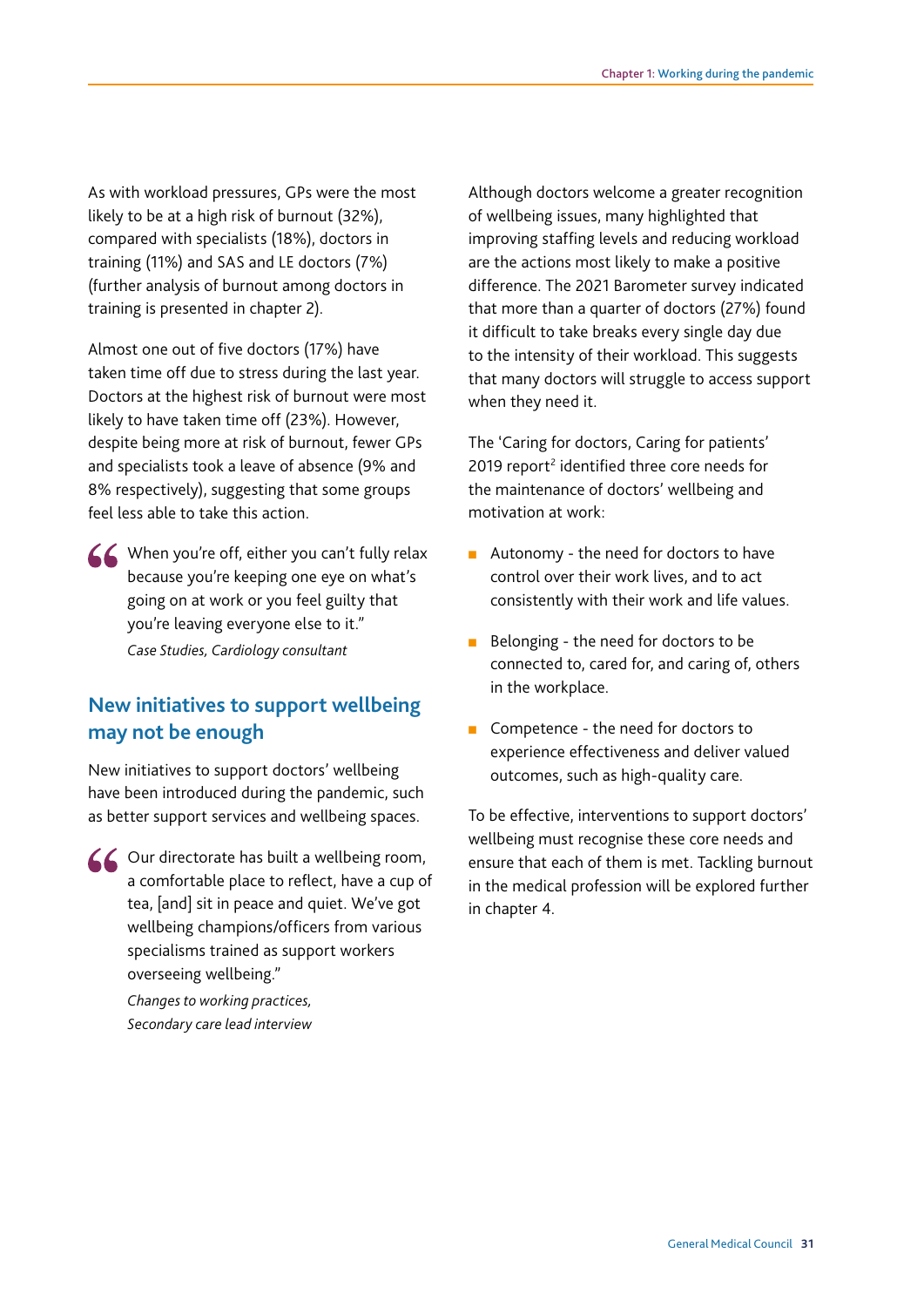## **High levels of burnout could lead to more gaps in the workforce**

Burnout may ultimately contribute to pushing more doctors away from full-time practice or out of the profession completely, putting further pressure on an already stretched workforce. In the 2021 Barometer survey, doctors at a higher risk of burnout were more likely to be considering reducing their hours in clinical practice, taking a break or leaving the  $\leq$  People are overwhelmed, experiencing profession permanently (Figure 10). Half (50%) anxiety and depression and going off sick. of doctors at a high risk of burnout said they A lot of people are frustrated and burnt out, are 'fairly/very likely' to leave the UK profession and hand in their resignation." in the next year. The most common reasons *Changes to working practices,*  respondents gave for considering these career *NHS hospital manager interview*  changes related to the desire for a better worklife balance and the excessive demands of the role affecting their wellbeing.

The 2021 Barometer survey indicates that 7% of doctors have taken 'hard steps' towards leaving the medical profession.\* This is almost twice the proportion in 2020 (4%), although it is likely to be in part explained by a backlog of doctors who were prevented from leaving due to pandemic restrictions. The trends in the number of doctors leaving the register and reasons for this are explored further in chapter 3.

#### **Figure 10: Proportion of doctors likely to make career changes by risk of burnout**



*How likely are you to make any of the following career changes in the next year?* 

*n* = 3,386 (all doctors), the Barometer survey 2021, QB1/D1/D2

\* Hard steps towards leaving include: contacting a recruiter; applying for or attending training to prepare for a new role; applying for another role outside of medicine.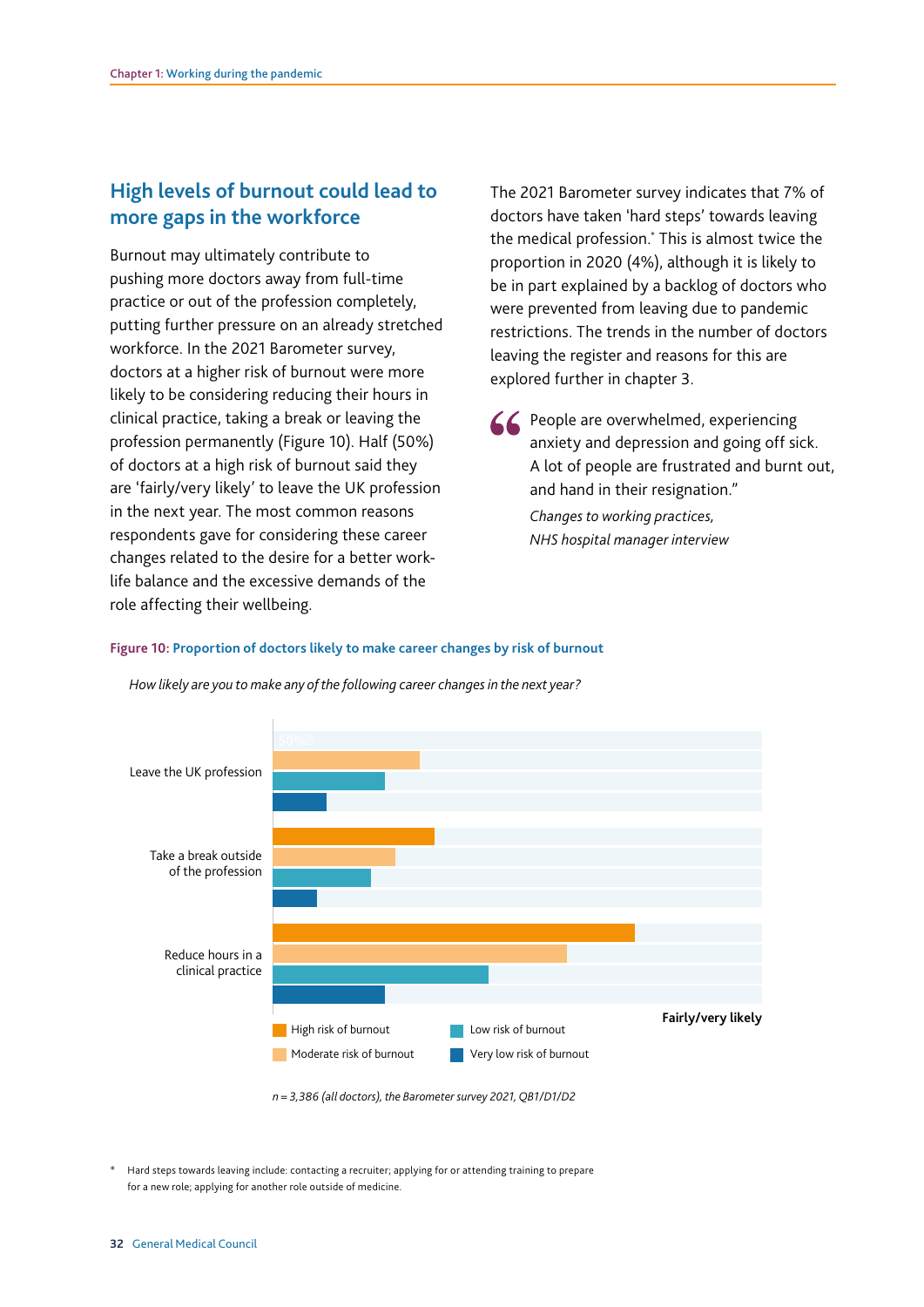## **The majority of doctors remain satisfed in their day-to-day work**

Workload pressures, support and experiences of the workplace ultimately drive doctors' overall satisfaction. In the 2021 Barometer survey, seven out of ten doctors (70%) reported that they are at least 'somewhat satisfied' in their day-to-day work, with 43% being in the most satisfed group (either 'satisfed' or 'very satisfed'). By contrast, only two out of ten (22%) reported being overall dissatisfed (Figure 11). While satisfaction levels

have dropped since 2020 (75% overall satisfied), they are still higher than they were in 2019 (63% overall satisfied).

However, the picture is not consistent across registration types. In the 2020 survey, satisfaction levels were fairly consistent. But this year, satisfaction among specialists and particularly GPs has once again dropped significantly, while both trainees and SAS and LE doctors are reporting being more satisfied (Figure 12).

#### **Figure 11: Satisfaction with day-to-day work as a doctor**



*To what extent are you satisfed or dissatisfed day-to-day in your work as a doctor?* 

#### **Figure 12: Proportion of doctors overall satisfed by registration type 2019–21**



*To what extent are you satisfed or dissatisfed day-to-day in your work as a doctor?*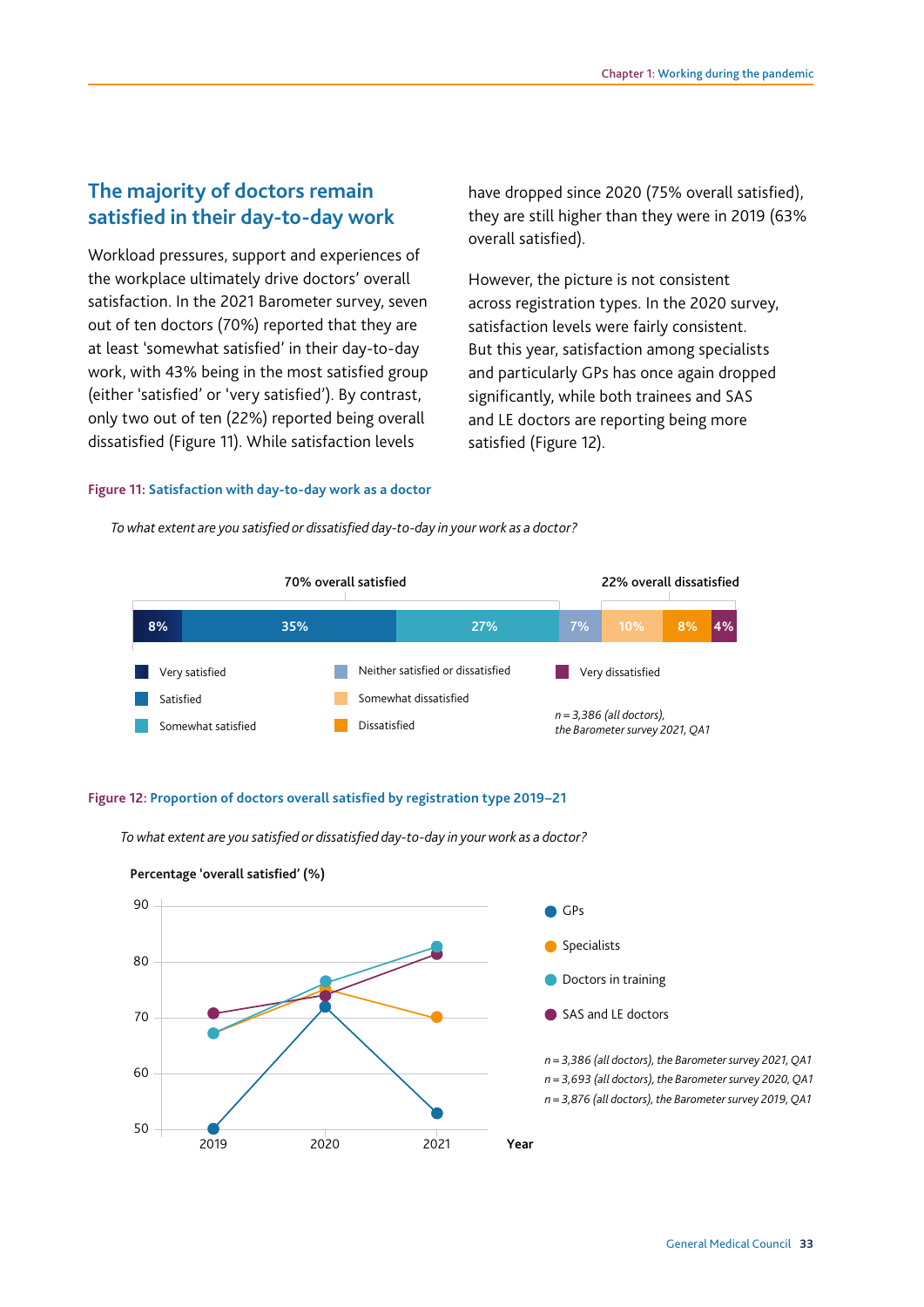## **Doctors are concerned about lasting effects of redeployment**

Focus group discussions suggest that many trainees and SAS and LE doctors are feeling jaded by redeployment. While there is an acknowledgement that flexibility within the workforce will be important in dealing with the backlog of patient care, redeployed doctors expressed concerns that they are becoming de-skilled and that their career progression will be impeded.

I feel like I'm getting de-skilled in things that are bread and butter. I'm just purely on the ward running around like a glorifed Senior House Officer."

> *Changes to working practices, SAS and LE doctors focus group*

 $\leq$  I'm fed up with dealing with COVID-19 patients, I want to get back to endo-crinology which is what I hope to specialise in."

> *Changes to working practices, Trainee focus group*

'Lack of opportunity for progression and training' was the most common area of concern expressed by trainees for the coming year, identified by 1 out of 5 (20%). SAS/LE doctors and doctors in training  $-$  the two groups most likely to find themselves redeployed – were also most likely to report concerns about the pandemic continuing (14% and 18% respectively).

Despite this, the data do not suggest that the experiences of redeployed doctors were worse, with overall levels of satisfaction actually higher among those who have been redeployed (75% compared with 68% non-redeployed) (Figure 13). It is important to note that while there is no indication from the 2021 Barometer survey data that redeployed doctors have been disproportionately affected, respondents were not being asked to reflect directly on their redeployment.



#### **Figure 13: Workplace experiences of redeployed and non-redeployed doctors**

*n = 3,386 (all doctors), the Barometer survey 0 1, QI /D1/D /A1/B1/B3*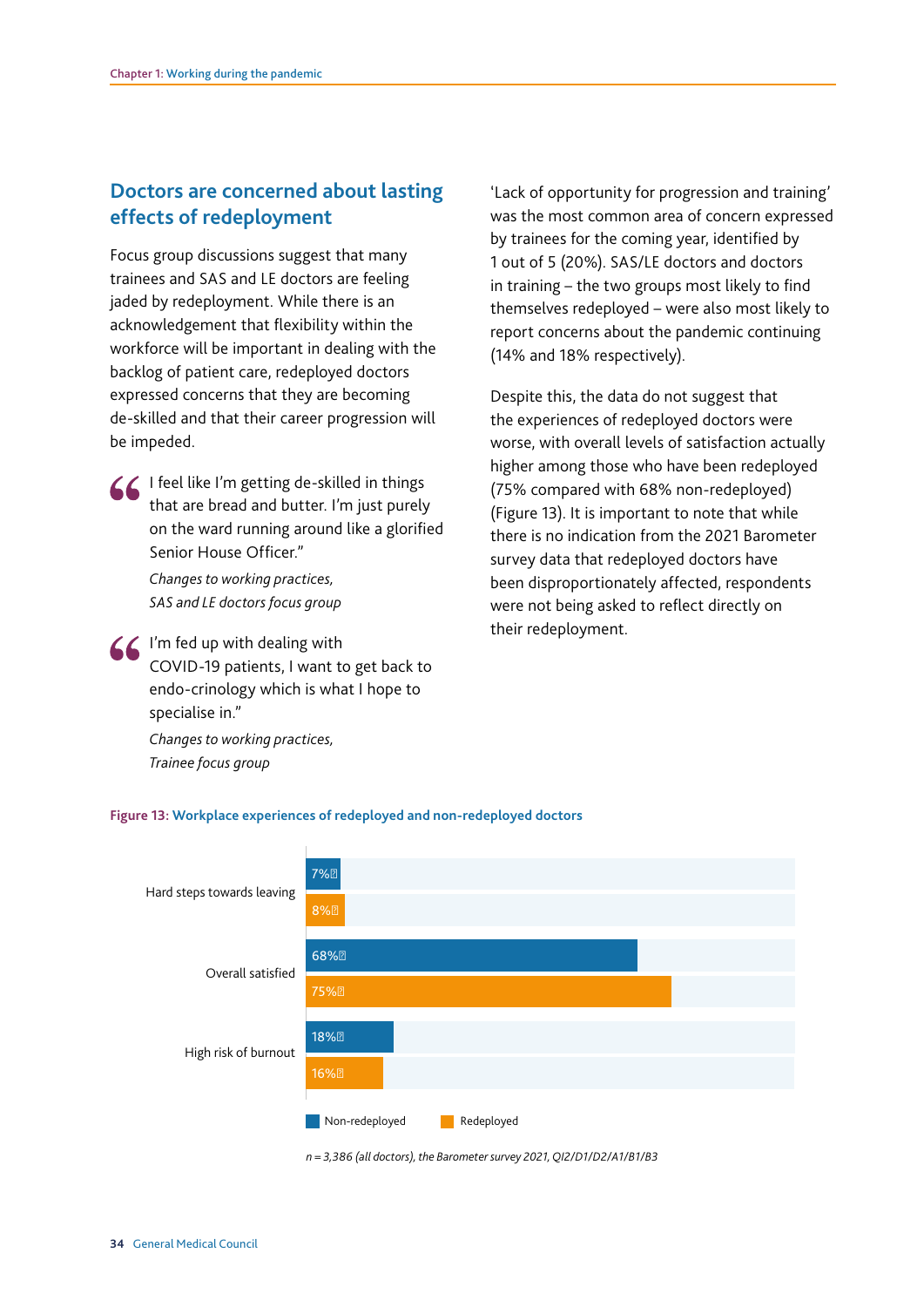Doctors in the focus groups with a more positive experience of redeployment usually attributed it to having better support from senior doctors. In the 2021 Barometer survey, doctors who had been redeployed were more likely to agree that they are supported by senior medical staff (70% compared with 64% non-redeployed).

**From my point of view as a junior on** a London Covid ward, I found senior support was better. More consultants were around. I felt really well supported. It was really helpful."

> *Changes to working practices, Trainee focus group*

## Variation of experiences across the workforce

As well as differences associated with a doctor's area of practice, the 2021 Barometer survey data indicate there may be some variation in experiences based on other factors including disability, ethnicity, and where a doctor gained their primary medical qualification (PMQ). It is particularly important that we identify where experiences vary based on a protected characteristic, as this may be indicative of issues around equality, diversity, and inclusion.

## **A widening gap between disabled and non-disabled doctors**

Disabled doctors were almost twice as likely as non-disabled colleagues to report feeling dissatisfied, being at a high risk of burnout, struggling with workload and taking hard steps towards leaving the profession (Figure 14). This concerning pattern has been evident in the Barometer data since 2019, but the gap between the experiences of disabled and nondisabled doctors has widened substantially over recent years.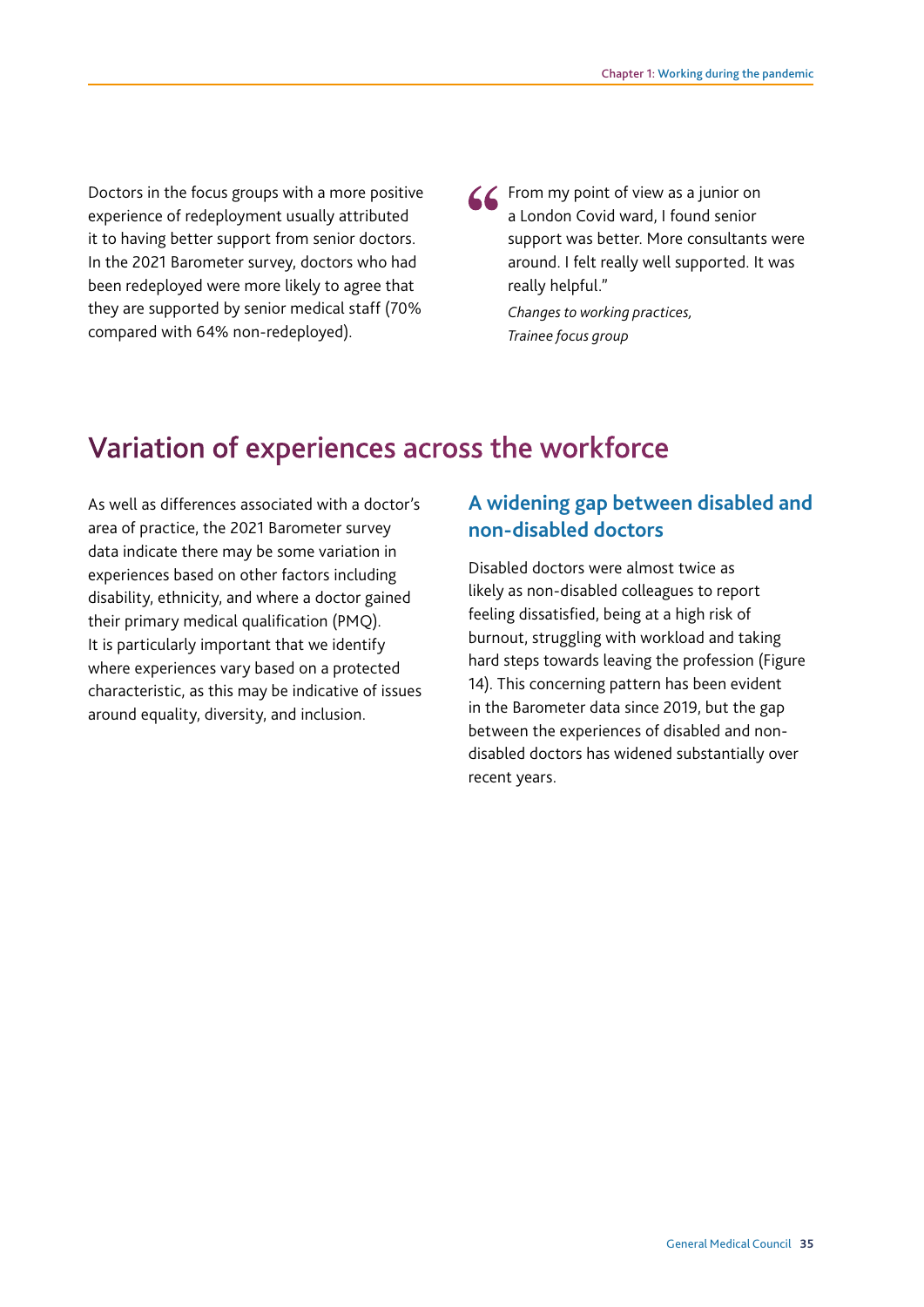#### **Figure 14: Workplace experiences of disabled and non-disabled doctors 2019–21**

#### **Percentage (%)**



● Non-disabled *n* = 3,386 (all doctors), the Barometer survey 2021, QF3/C1\_1/2/D1/D2/A1/B1/B3 *n = 3,693 (all doctors), the Barometer survey 0 0, QF3/C1\_1/ /D1/D /A1/B1/B3 n = 3,876 (all doctors), the Barometer survey 019, QF3/C1\_1/ /D1/D /A1/B1/B3*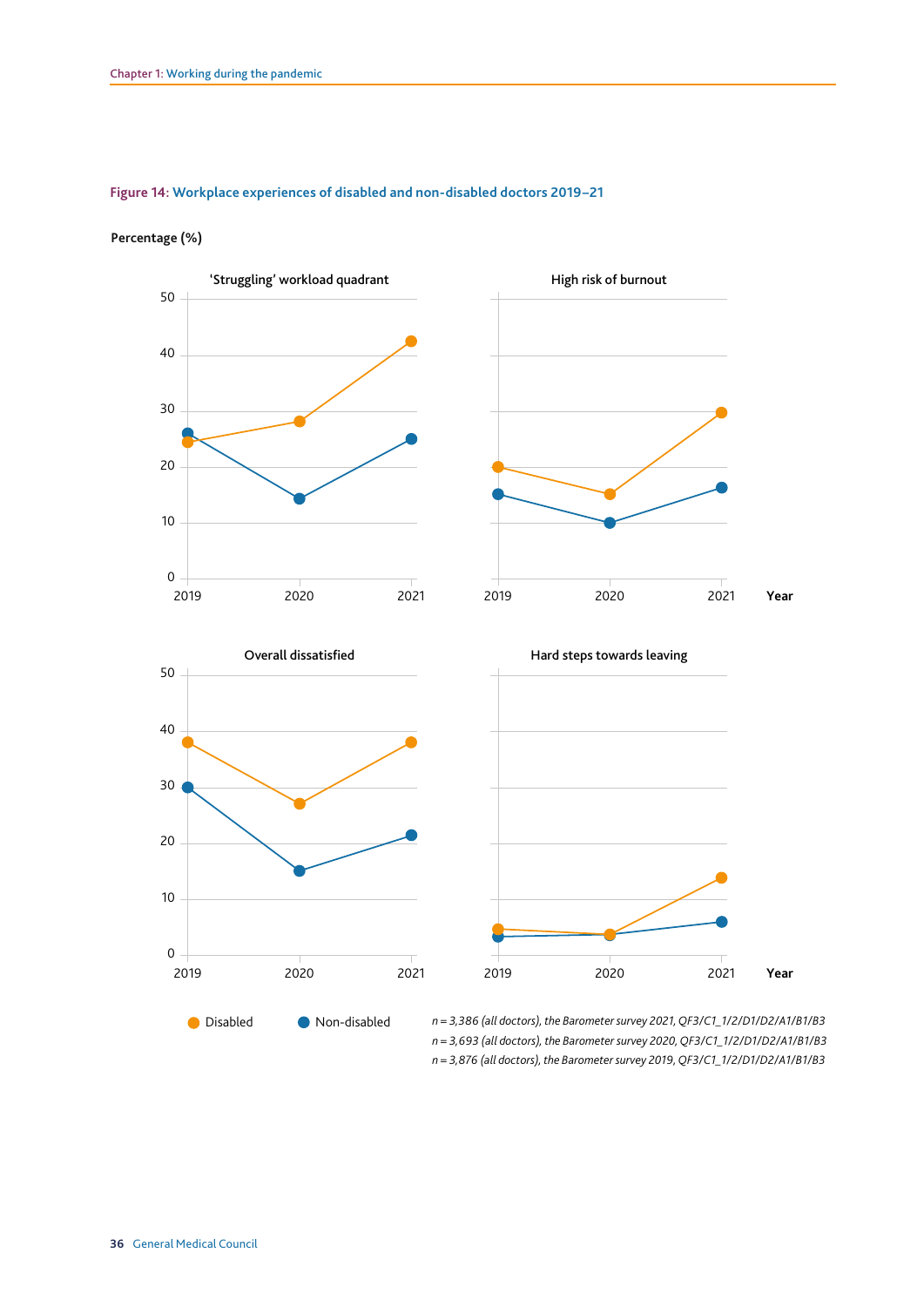It is worrying that disabled doctors feel less more likely to identify lack of support from management (Figure 15). They were also

supported – whether that is by immediate management as a reason for dissatisfaction (24% colleagues, senior doctors, or non-clinical compared with 16% of non-disabled doctors).

#### **Figure 15: Agreement with statements on support by disability**

*To what extent do you agree with the following statements?* 

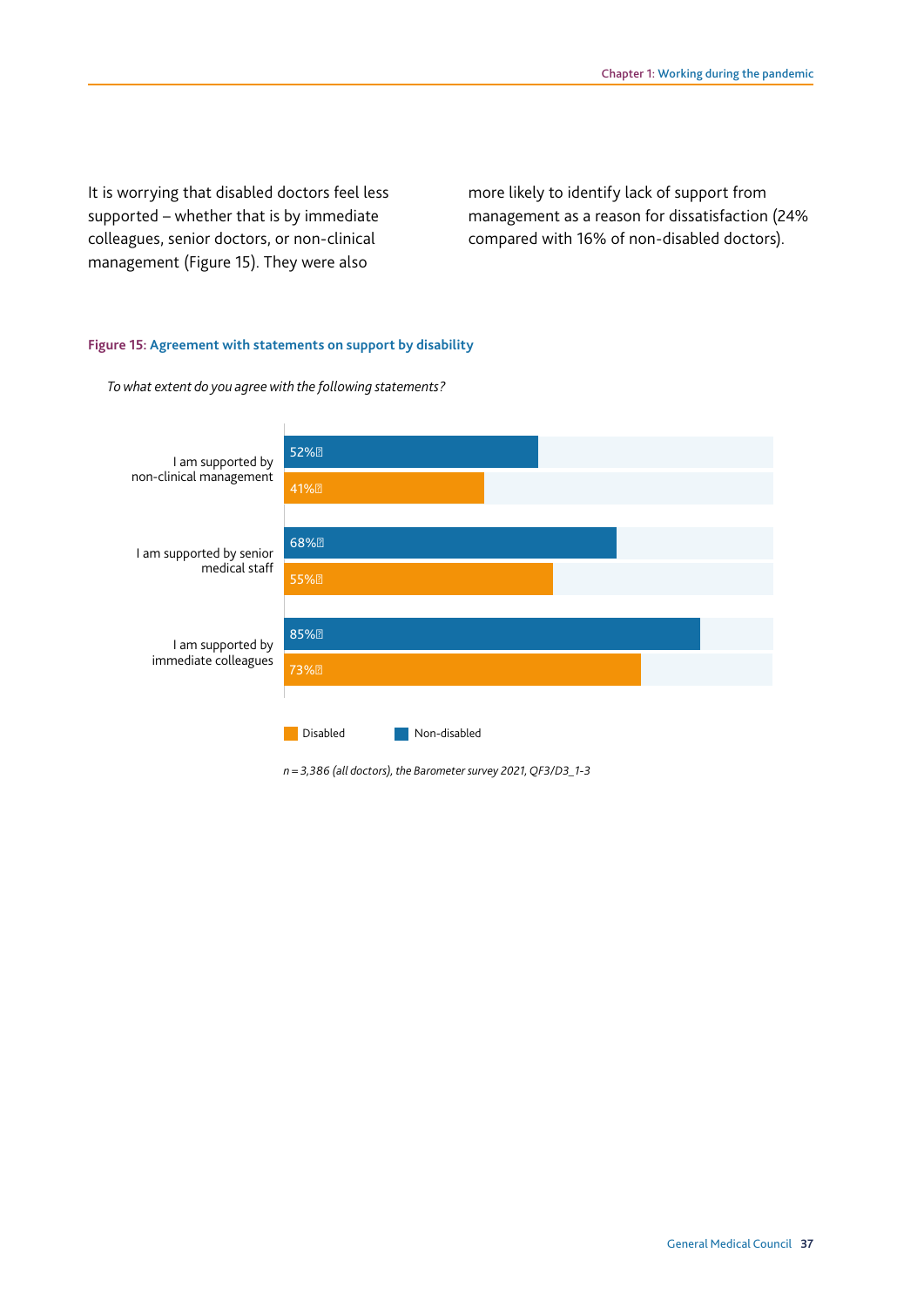## **UK graduate doctors are reporting more negative workplace experiences**

UK graduate doctors reported a more negative experience than doctors with a non-UK PMQ on a number of key indicators (Table 2). UK graduate doctors were more likely to be dissatisfied, struggling with workload, and at a high risk of burnout. Doctors who graduated outside of the European Economic Area (international medical

 picture is more mixed. graduates) were the most positive group. This pattern is broadly evident across GPs, specialists, and trainees – but for SAS and LE doctors the

Despite this, doctors who obtained their PMQ outside the UK were more likely to have taken hard steps towards leaving the UK medical profession, suggesting that other factors may be driving future career intentions in this group.

#### Table 2: Workplace experiences by primary medical qualification (PMQ)

|                                   | <b>UK</b> | <b>EEA</b> | IMG (outside of EEA) | <b>Non-UK PMQ</b> |
|-----------------------------------|-----------|------------|----------------------|-------------------|
| 'Struggling'<br>workload quadrant | 31%       | 19%        | 18%                  | 18%               |
| High risk of<br>burnout           | 21%       | 14%        | 11%                  | 12%               |
| Overall dissatisfied              | 25%       | 20%        | 16%                  | 17%               |
| Hard steps towards<br>leaving     | 6%        | 9%         | 10%                  | 10%               |

*n = 3,386 (all doctors), the Barometer survey 2021, QF2/C1\_1/2/D1/D2/A1*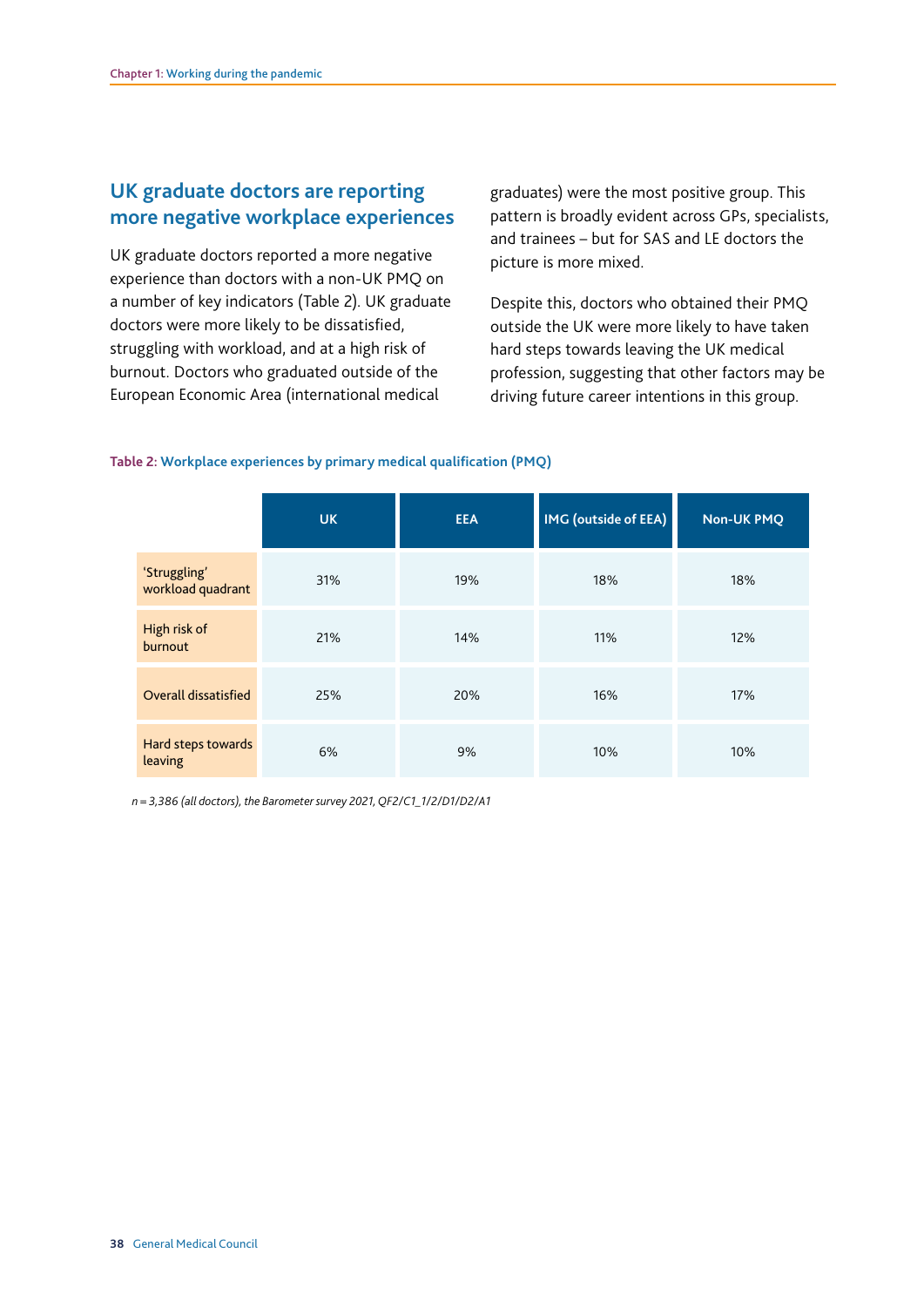## **Asian doctors feel less supported by their immediate colleagues**

and satisfaction While there were also notable differences in workplace experiences by ethnicity, these appear to be largely driven by PMQ, with White UK graduates and UK graduates from other ethnic backgrounds reporting similar levels of burnout

However, doctors from a Black and minority ethnic (BME) background, particularly Asian/ Asian British doctors, are less likely to agree that they are supported by their immediate colleagues or that they are part of a supportive team (Table 3). This echoes the 2019 'Fair to refer?' research<sup>1</sup> which found that doctors from a BME background are often treated as 'outsiders' in the workplace, receiving poorer support.

Doctors from a BME background, independent of whether they obtained their PMQ inside or outside the UK, were also more likely to have taken hard steps towards leaving the UK medical profession (10% compared with 5% of White doctors).

#### **Table 3: Agreement with statements on support by ethnicity**

**White BME Asian/ Asian British Black / Black British Mixed or multiple ethnic groups Other ethnic**  Supported by immediate colleagues 87% 82% 80% 85% 82% 86% Part of a supportive

team 82% 75% 73% 83% 72% 79%

*To what extent do you agree with the following statements?* 

*n = 3,386 (all doctors), the Barometer survey 2021, QF2/D3\_1-3* 

**group**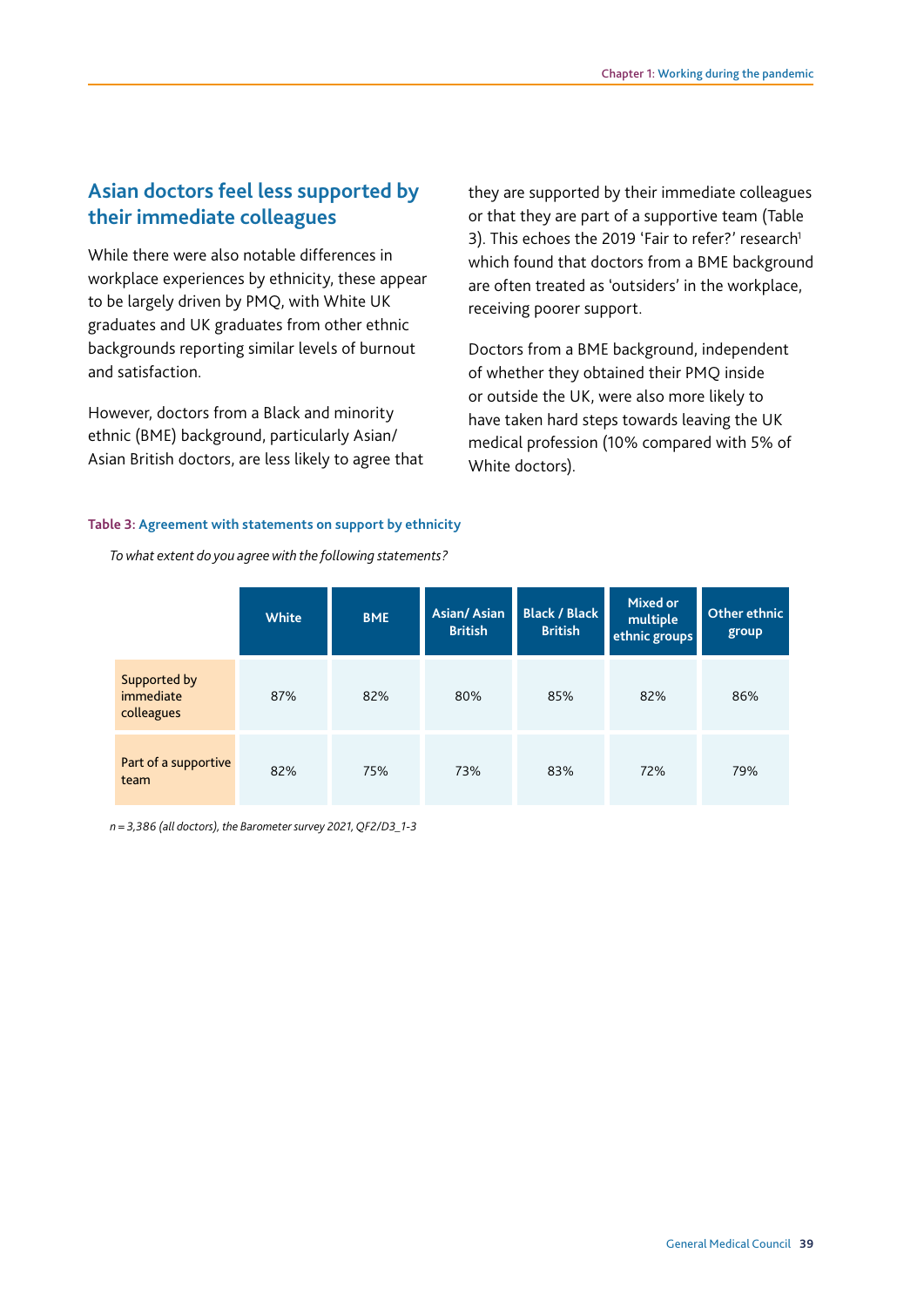## Patient care

## **Delays in patient care are a key concern for doctors**

The pandemic has resulted in a growing backlog in patient care, driven by later patient presentation of health concerns alongside delays in screenings, tests and treatments.

'High patient numbers and long waiting lists' was the biggest area of concern for both GPs (21%) and specialists (21%). Delays in treatments and the backlog of patient care have also led to a higher degree of overlap and some tension between primary and secondary care settings.

Primary care around the country is being hammered, and it's difficult for people to get to the GPs because they've got such a backlog. So there is probably more shared care with GPs of pregnant patients, and GPs are monitoring less."

> *Changes to working practices, Specialist focus group*

KK We had to take over the management for example of rheumatoid patients with flare-ups and [it] wasn't uncommon for us to be giving steroid injections – we took on a lot of [the secondary care] workload." *Changes to working practices, GP focus group* 

## **A quarter of doctors regularly fnd it diffcult to provide patients with a**  sufficient level of care

Two-thirds of doctors (64%) have found it difficult at some point over the last year to provide a patient with the 'sufficient level of care' they need, and a quarter (25%) experience this on a weekly basis (Figure 16). This is consistent with the 2020 survey (25% at least weekly), but encouragingly remains some way below pre-pandemic levels (34% at least weekly).

#### Figure 16: Frequency found it difficult to provide sufficient patient care by registration type



*How frequently, if at all, over the last year have you experienced the following?*  Found it difficult to provide a patient with the sufficient level of care they need

 $n = 3,386$  (all doctors), the Barometer survey 2021, QC1\_4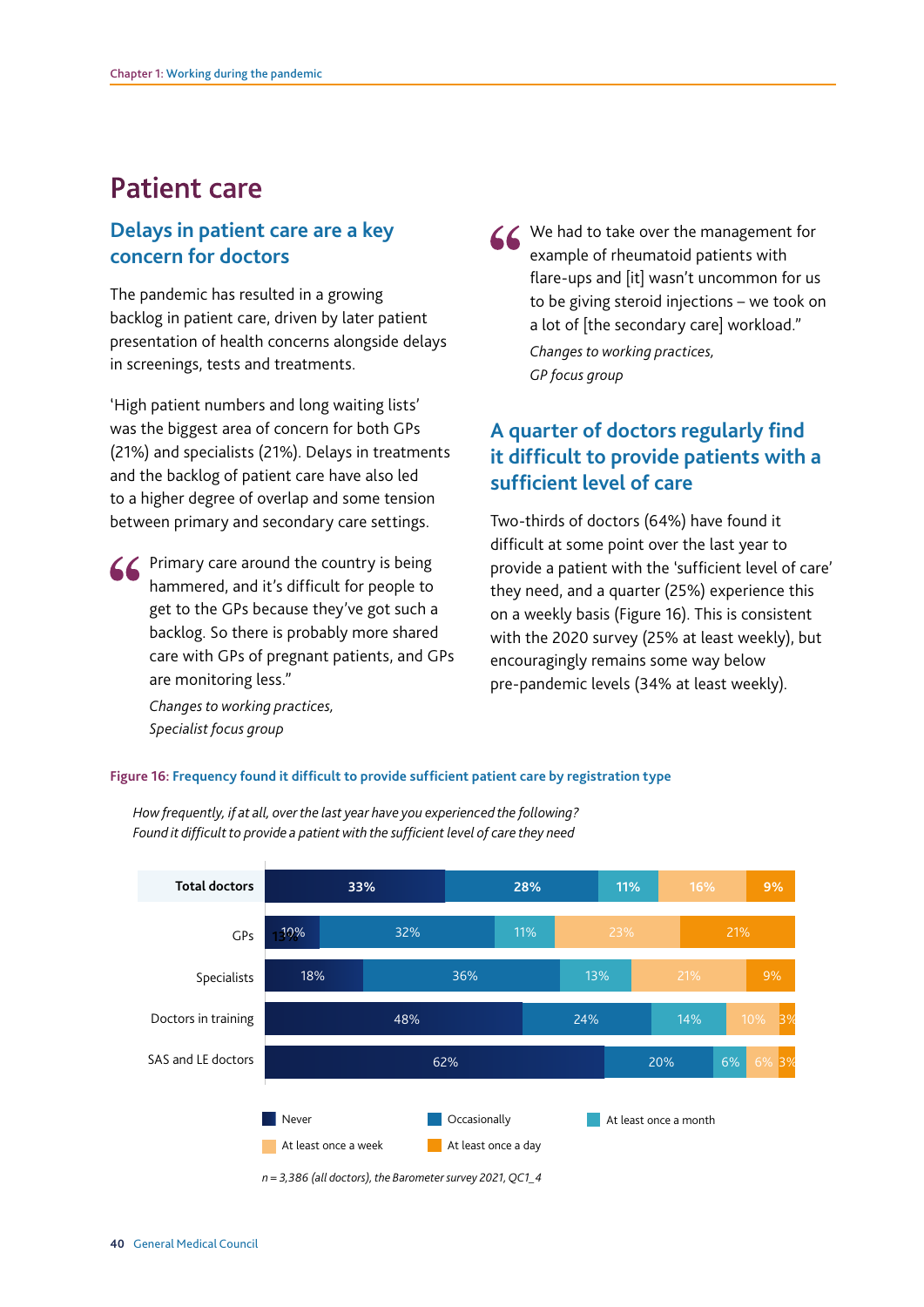Three out of ten doctors (29%) have witnessed a situation in which they believed that a patient's safety of care was being compromised when being treated by a doctor over the last year. The factors most often identifed as contributing to these situations were 'pressures on workload' (65%), and 'delays to providing care, treatment or screenings' (54%).

It was again GPs who most often reported difficulties providing patients with a sufficient level of care. This may be being exacerbated by increasingly high patient expectations in primary care, as GPs were much more likely to identify 'difficulties dealing with patient expectation and dissatisfaction' as a key concern for the coming year (21% compared with 3–5% across other registration types).

## **Pressure on workloads is negatively affecting patient care**

In the 2021 Barometer survey we asked doctors what they considered to be the main barriers to providing good patient care. The top three reported barriers were 'pressure on workloads' (69%), 'time spent on bureaucracy or admin' (57%) and 'delays to providing care, treatment or screenings' (54%) (Figure 17). Pressure on workloads was also identifed as a contributing factor in almost two-thirds (65%) of situations where patient safety or care had been compromised.

#### **Figure 17: Main barriers to providing good patient care**



*What would you consider to be the main barriers, if any, to providing good patient care that you have observed or experienced over the last year?*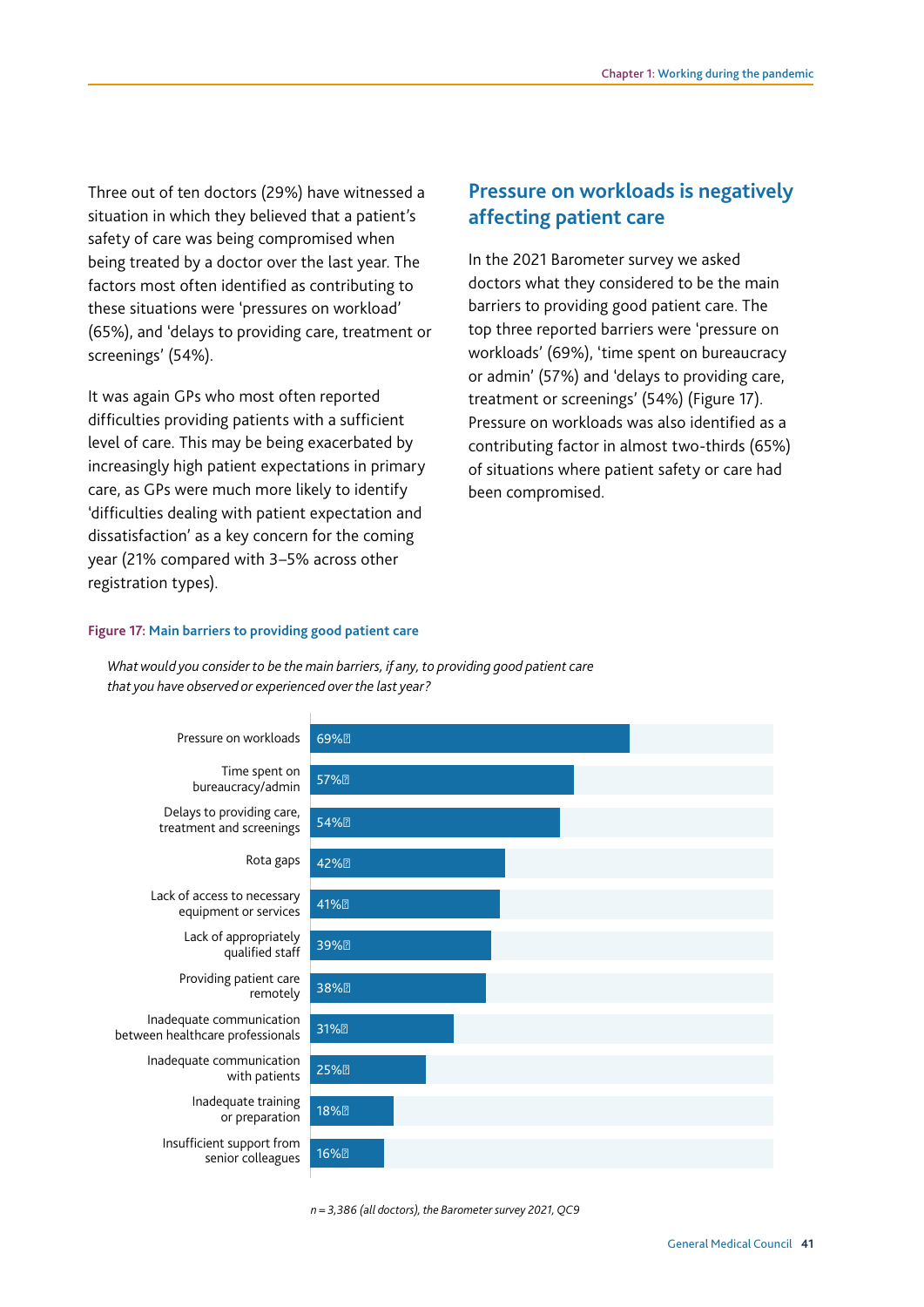Doctors in the focus groups indicated that additional workload has had significant implications for quality of care, particularly in intensive care and palliative care.

For many patients with advanced cancers, whose symptoms we would normally treat with palliative care to improve quality of life, and often prolong their life for more than one year, we were instructed not to go ahead with treatments, because we had [to prioritise other patients]. It was not the same quality of service because we were not able to provide it." *Changes to working practices, Specialist focus group* 

Doctors who are 'struggling' with their workload were ten times more likely to find it difficult to provide a patient with sufficient care on a regular basis compared with doctors in the 'managing' group (Figure 18).

K Overloaded with non-clinical work, and not enough time in the day to fulfil my patient and clinical responsibilities as much as I would like to. I don't feel my patients are getting the best service currently." *2021 Barometer survey, open text response* 

The 'Caring for doctors, Caring for patients'2 report highlighted the strong relationship between doctors' wellbeing, burnout and patient care. In the 2021 Barometer survey, more than half of those at high risk of burnout (56%) found it difficult, on at least one occasion a week, to provide a patient with sufficient care. Doctors who regularly find themselves unable to provide patients with the best care due to factors outside their control can experience psychological harm (known as moral injury). A vicious cycle exists where this in turn leaves them less able to provide safe, high-quality care.

#### Figure 18: Proportion of doctors who found it difficult to provide sufficient patient care weekly by workload quadrant

Struggling Issues unrelated to workload Normalised Managing 60%图 18%2 6%

*How frequently, if at all, over the last year have you experienced the following?*  Found it difficult to provide a patient with the sufficient level of care they need

*n = 3,386 (all doctors), the Barometer survey 0 1, QC1\_1/ /C1\_4* 

**At least once a week**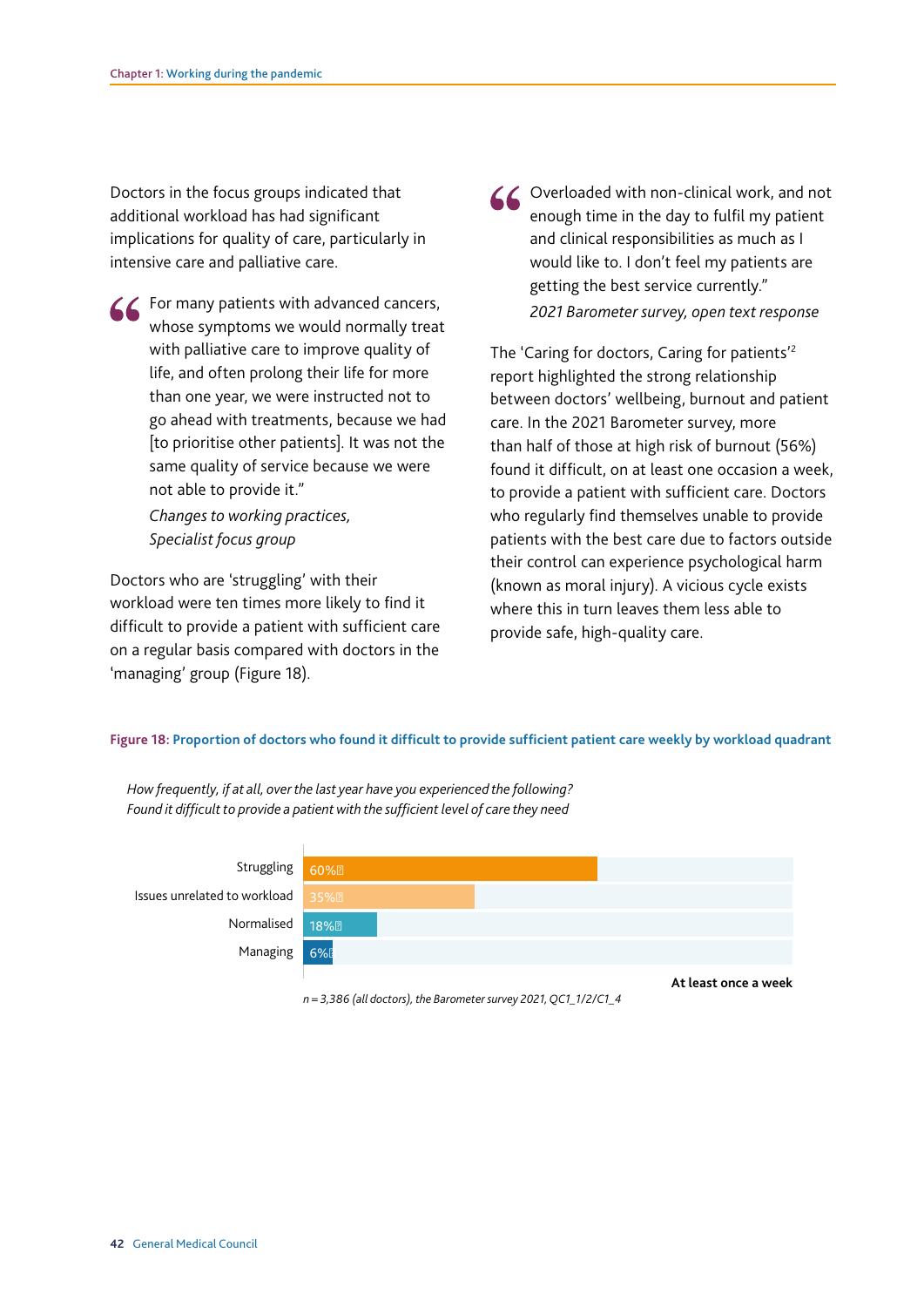## **Changes to working practices have had both positive and negative effects on patient care**

When doctors were asked how patient care had been affected during the pandemic, by far the most common response was that the impact had been both positive and negative (42%). COVID-19 continues to have a devastating impact on patients and their families, but these data suggest that some of the changes in ways of working to have emerged during the pandemic have improved patient care.

Where services have been reconfigured to offer more direct access to patient care, this has not only helped ease pressure on emergency departments but can also result in improved patient experiences.

40% of patients were discharged from hospital [on] their first visit and didn't need to come back. The patient only has to come into hospital once rather than two or three times."

> *Changes to working practices, NHS hospital manager interview*

Many doctors feel that working more closely with community care services during the pandemic has accelerated a shift towards more holistic patient-centred care. Digital innovations have also empowered patients to take a more active role in managing their own care.

**CC** Previously having a [blood pressure] machine at home was the exception. Now more than half the people I speak to do. So they can take readings for me without having to come in. And it then really informs the consultation, even if it's a remote consultation. It provides me with really useful information which might mean they don't need to come in. That's empowering the patient to self-manage." *Changes to working practices, GP Focus Group*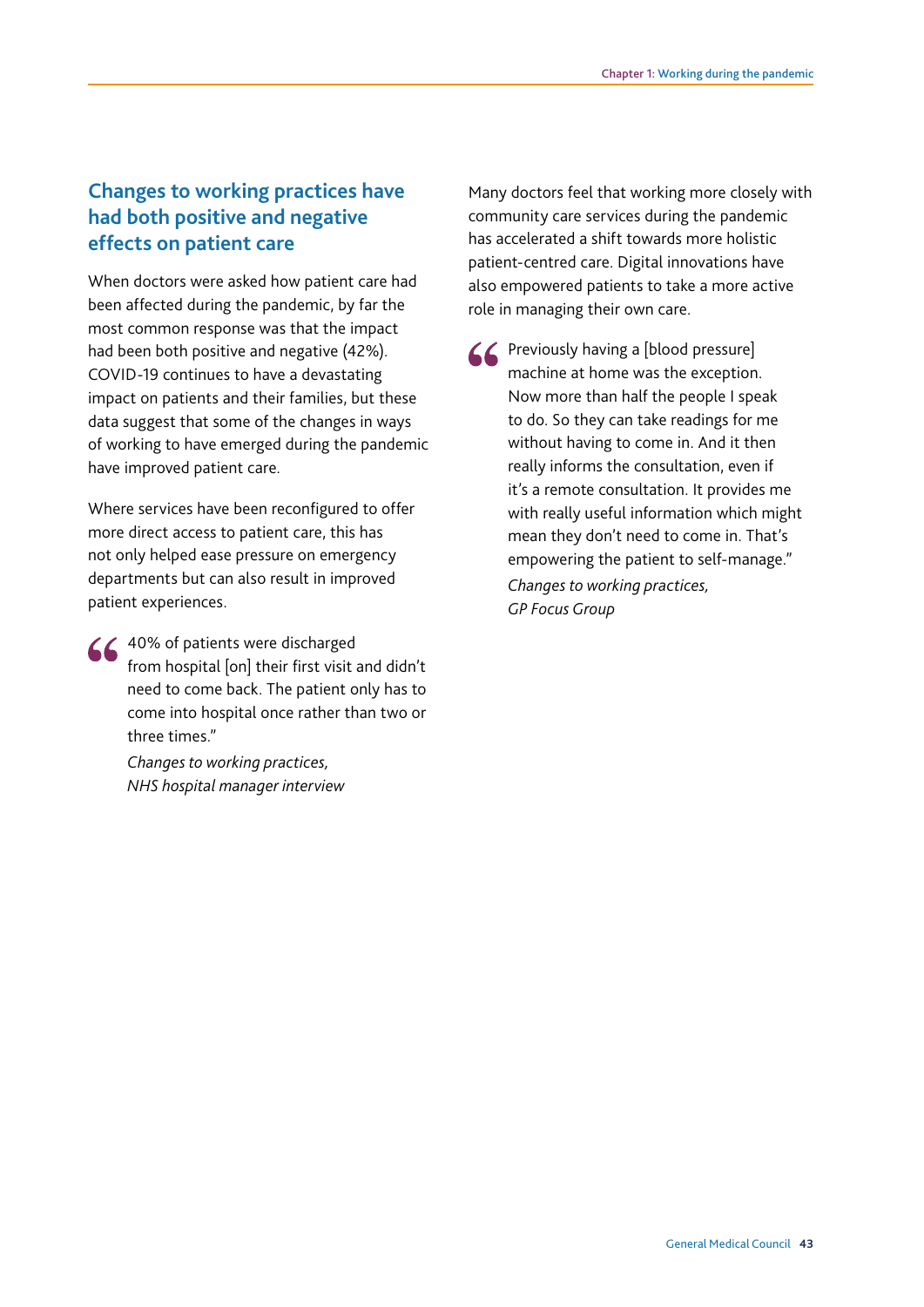## **Remote care offers benefts and risks for patient care**

The shift towards remote care during the pandemic has been driven by necessity. There are clear benefits in terms of flexibility and greater efficiencies, meaning patients can often access treatment more quickly and conveniently. However, remote care is not always suitable, and doctors have expressed concerns that the current model may exclude sections of society and in some cases compromise the quality of care being delivered – for example, through increased risk of missed diagnosis.

Electronic and telephone [consultations] in reality are going to miss things more – how is that managed?"

*Changes to working practices, GP interview* 

Of those doctors who provide care remotely, a third (33%) reported doing so when they felt face to face would be more suitable at least once a

SAS and LE doctors. week (Figure 19). Specialists and GPs reported this occurring more frequently than trainees or

Findings from the focus groups indicate that while doctors across healthcare settings have valued an increased capacity to provide care remotely, assessing the suitability of patients for remote consultation has felt to have been challenging at times – particularly for those working in secondary care.

KK We've been finding them challenging because at the start of the pandemic there was a lot of confusion about who should be coming in face to face. We now spend a lot of time going through the clinical list to inform the clerical staff who should be going coming into clinic and who should not."

*Changes to working practices, Specialist focus group* 

#### **Figure 19: Frequency providing remote care when face to face was felt to be more suitable by registration type**



How frequently, if at all, over the last year have you had to provide remote care when you felt face to face care would have been more suitable?

 $n = 2,800$  (those that provided remote care), the Barometer survey 2021, QI8